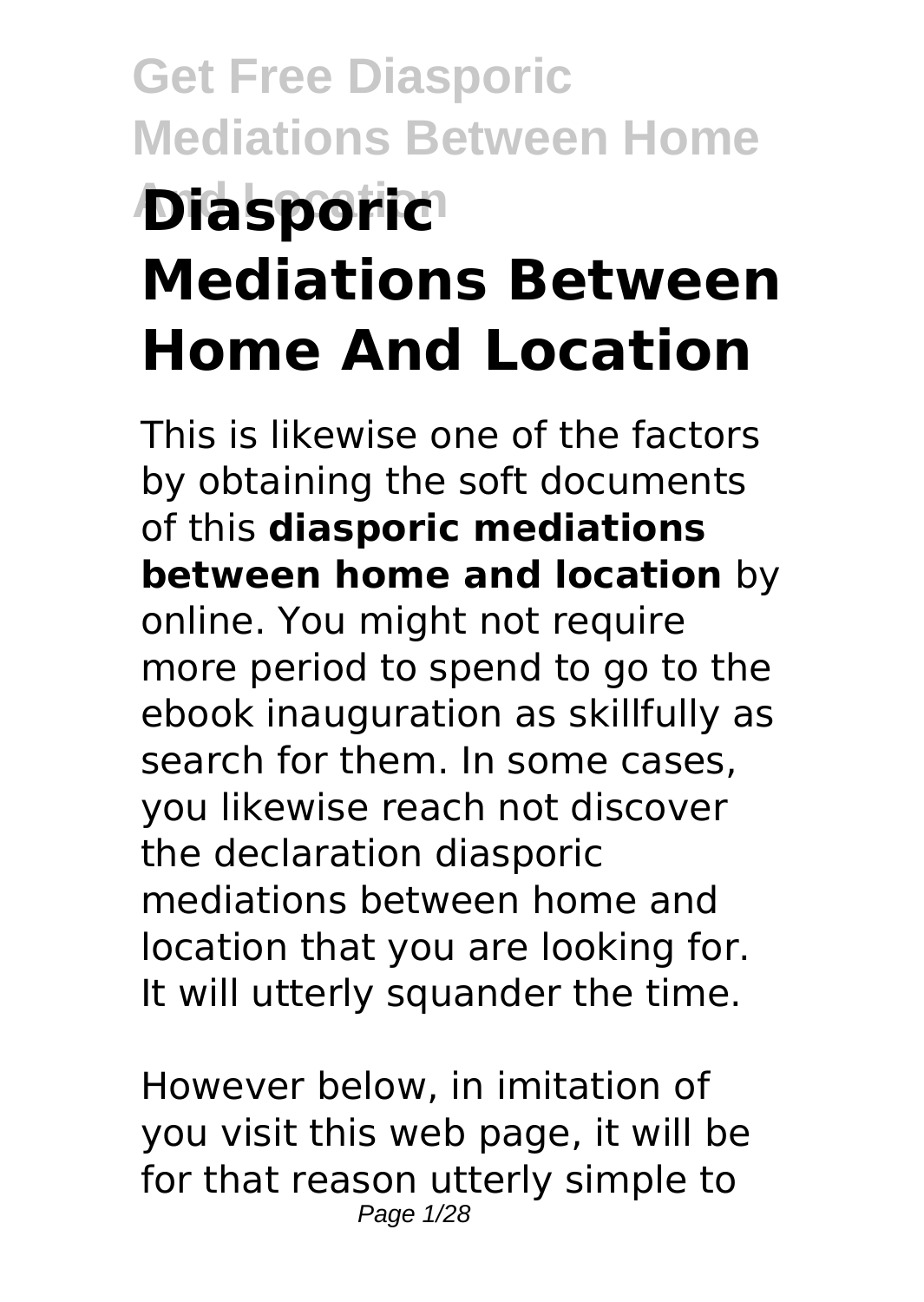**And Location** get as competently as download lead diasporic mediations between home and location

It will not acknowledge many grow old as we tell before. You can pull off it even though fake something else at house and even in your workplace. so easy! So, are you question? Just exercise just what we pay for under as with ease as evaluation **diasporic mediations between home and location** what you behind to read!

LECTURE: Kimberly Drew - January 9, 2020 Octavia Tried to Tell Us IV: Parable for Today's Pandemic with Monica A. Coleman \u0026 Tananarive Due Isha Kriya: A Free Guided Page 2/28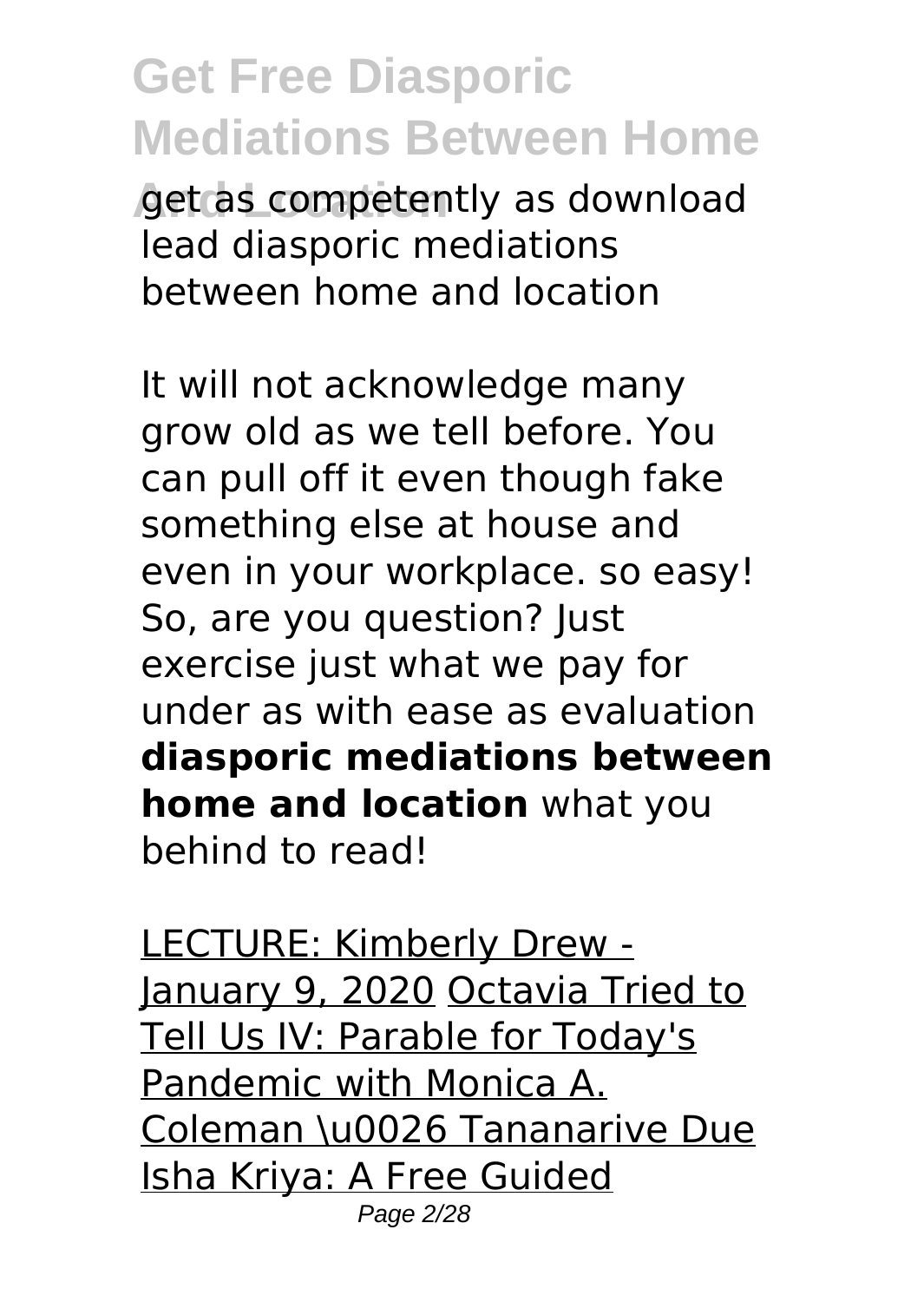**And Location** Meditation - 12 mins #MeditateWithSadhguru Do This To Completely HEAL Your Body and Mind | Marisa Peer *Africa Oxbridge Dialogues - Racialised Policing, Abolition, and Reform Muslims and Mediation: Diversity, Practice and Contemporary Challenges* Decolonising the Mind Ch 1 by Ngũgĩ wa Thiong'o Tina Turner - Lotus Sutra / Purity of Mind (2H Meditation) Bible Verses with Rain for Sleep and Meditation - 2 hours (Female Narrator) Top Quotes From Meditations By Marcus Aurelius | Philosophy Of Stoicism | Animated Book Summary *What makes people live and die for nations? Guided Shamanic Journey to the Akashic Field: Connect With Your Spirit Guides.* Mindfulness in Plain Page 3/28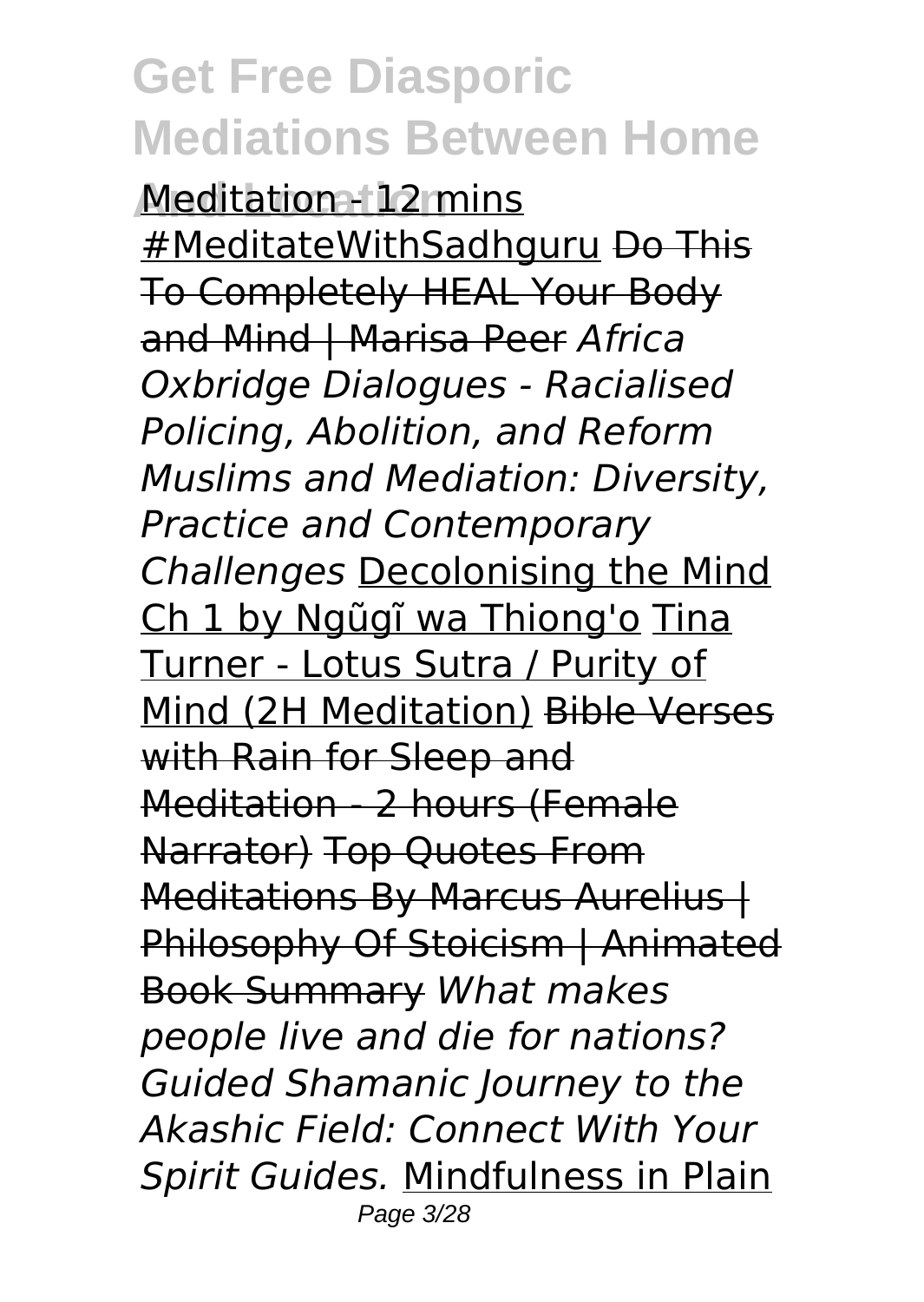**And Location** English Bhante Henepola Gunaratana Audiobook African People March Out Of The French Plantation **Ana Mendieta: Decolonialized Feminist and Artist**

STUART HALL: THROUGH THE PRISM OF AN INTELLECTUAL LIFE | FULL LECTUREHow To Win Child **Custody** 

Judith Butler: Who Owns Kafka? *Miranda Kerr's Guide to De-Stressing | Little Black Book | Harper's BAZAAR Farming While Black: African Diasporic Wisdom for Farming and Food Justice* Diasporic Mediations Between Home And Diasporic Mediations: Between Home and Location:

Amazon.co.uk: Rajagopalan Radhakrishnan: 9780816626410: Page 4/28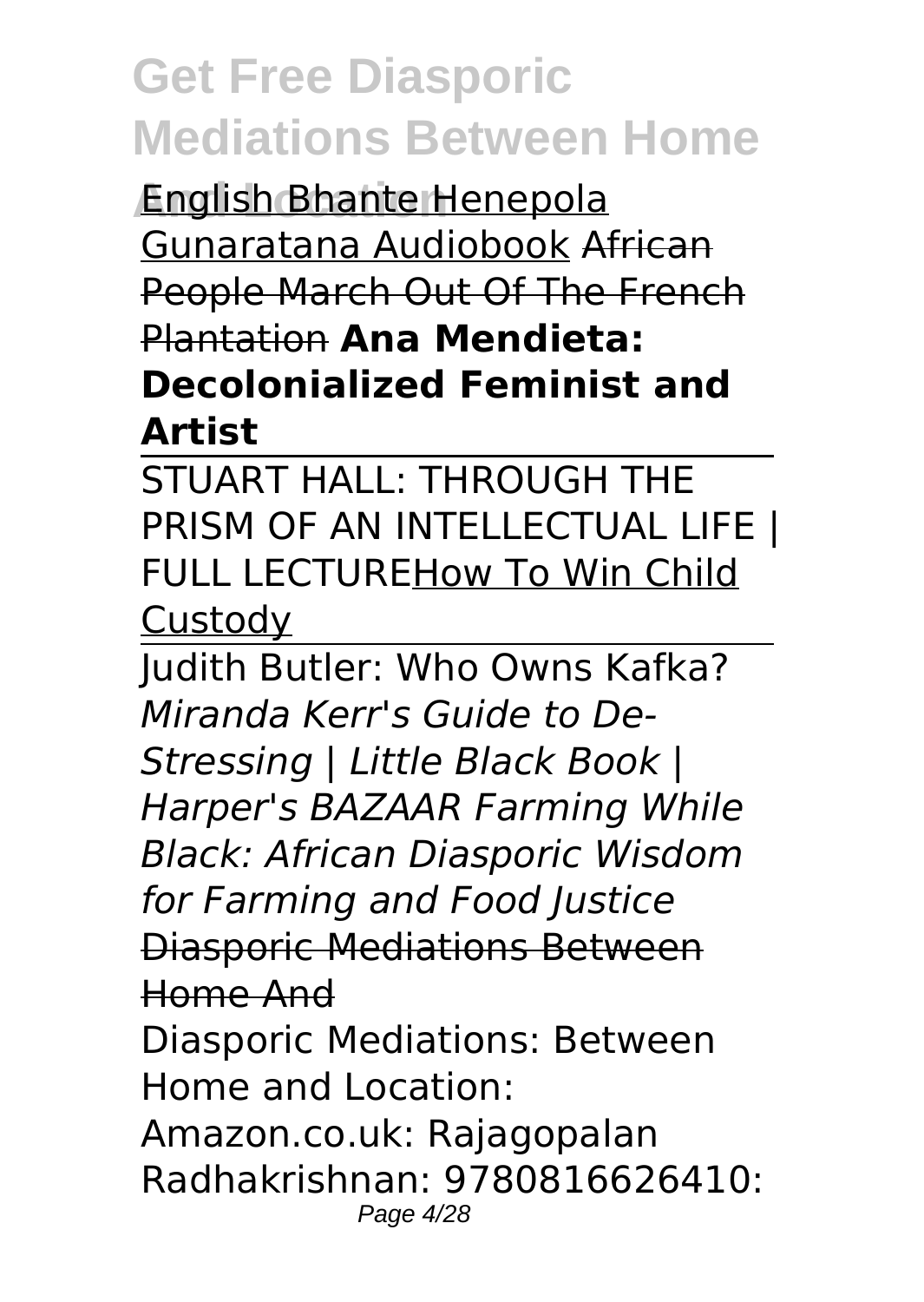**And Location** Books. Buy New. £22.69. RRP: £27.99. You Save: £5.30 (19%) Only 1 left in stock. Dispatched from and sold by Amazon. Buy Used. £12.36.

Diasporic Mediations: Between Home and Location: Amazon.co ... Diasporic Mediations. Book Description: In the heated, often rancorous debates that are the "culture wars," identity politics has been at the center of both popular and academic discussion. In this series of meditations on the relationship between theory and practice, R. Radhakrishnan probes the intersections of poststructuralism and postcoloniality that lie at the heart of contemporary controversies over identity and Page 5/28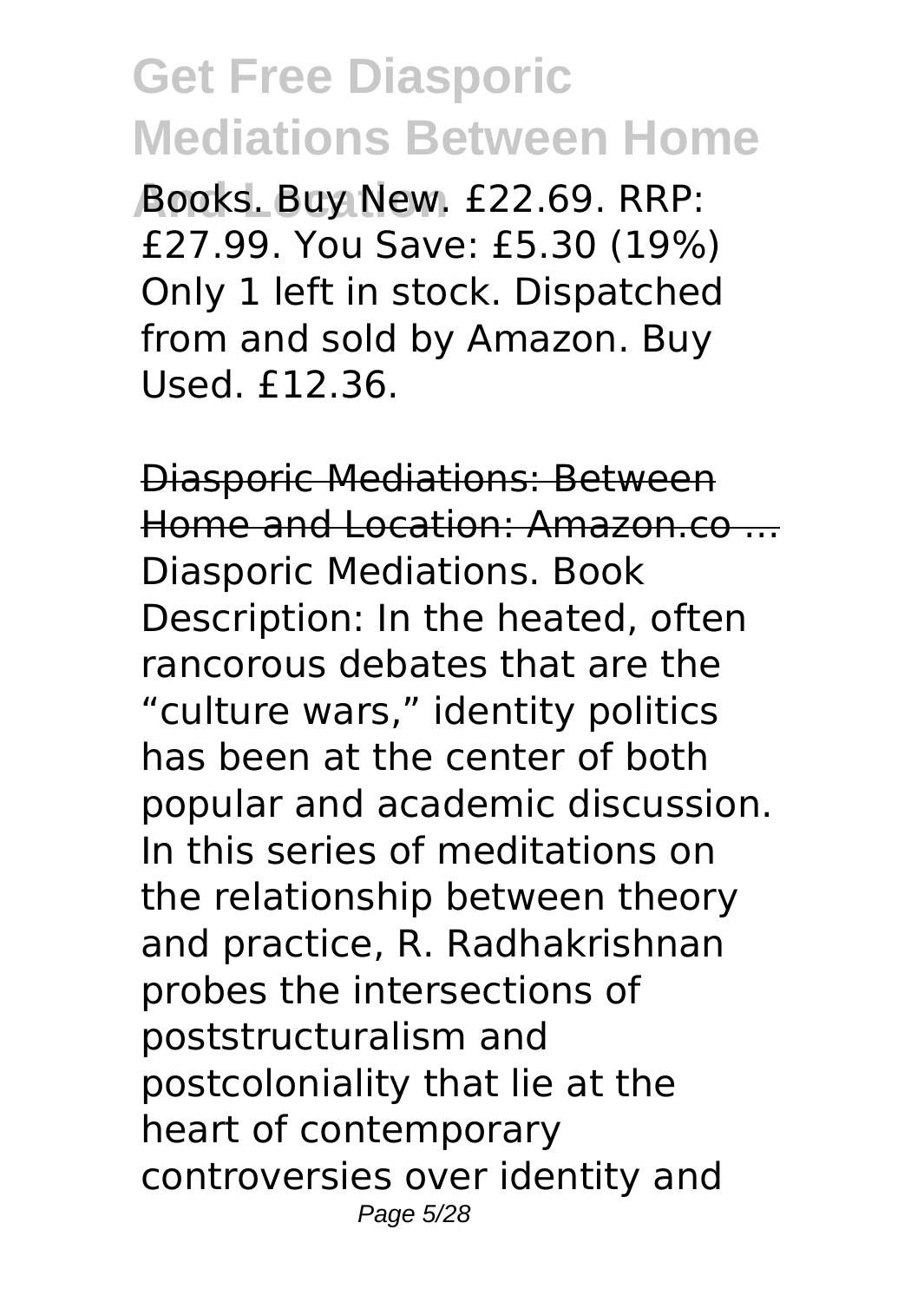**Get Free Diasporic Mediations Between Home And Location** difference.

Diasporic Mediations: Between Home and Location on JSTOR Diasporic Mediations book. Read reviews from world's largest community for readers.

Diasporic Mediations: Between Home and Location by R ... Momentous and wise, Diasporic Mediations provides thoughtprovoking considerations of contemporary issues surrounding identity, serving as a map of the postcolonial condition, or, in the author's words, of how to be "both past- and future-oriented within the history of the present."

Diasporic Mediations: Between Home and Location Page 6/28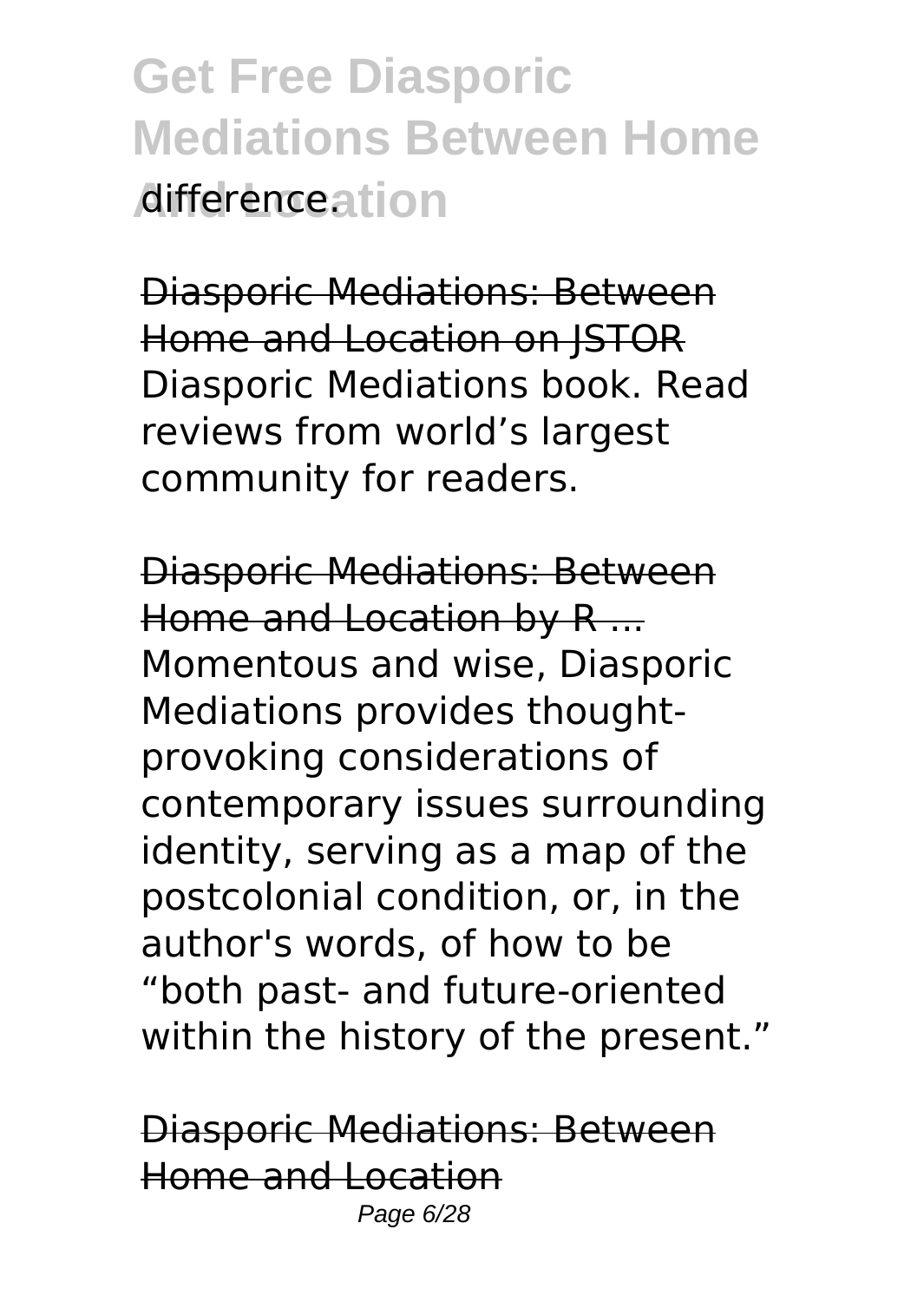**Diasporic Mediations: Between** Home and Location by R ... Diasporic subjectivity is thus necessarily double: acknowledging the imperatives of an earlier "elsewhere" in an active and critical relationship with the cultural politics of one's present home, all within the figurality of a reciprocal

Diasporic Mediations Between Home And Location Diasporic Mediations: Between Home and Location | Rajagopalan Radhakrishnan | download | B–OK. Download books for free. Find books

Diasporic Mediations: Between Home and Location ... Diasporic Mediations Between Page 7/28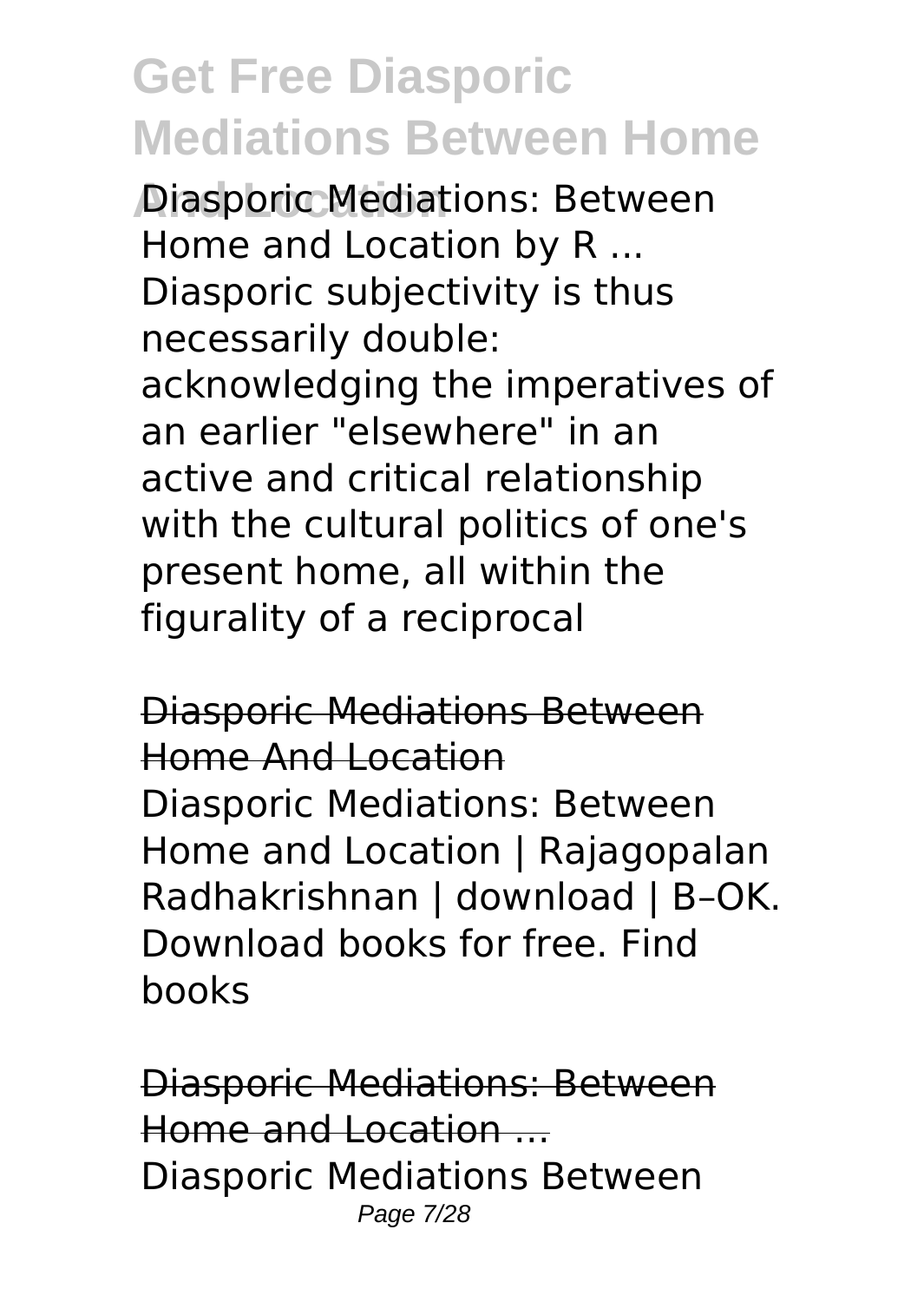**And Location Eventually,** you will certainly discover a supplementary experience and skill by spending more cash. yet when? complete you receive that you require to acquire those all needs with having significantly cash?

Diasporic Mediations Between Home And Location Buy Diasporic Mediations: Between Home and Location by Radhakrishnan, Rajagopalan online on Amazon.ae at best prices. Fast and free shipping free returns cash on delivery available on eligible purchase.

Diasporic Mediations: Between Home and Location by ... Diasporic Mediations: Between Page 8/28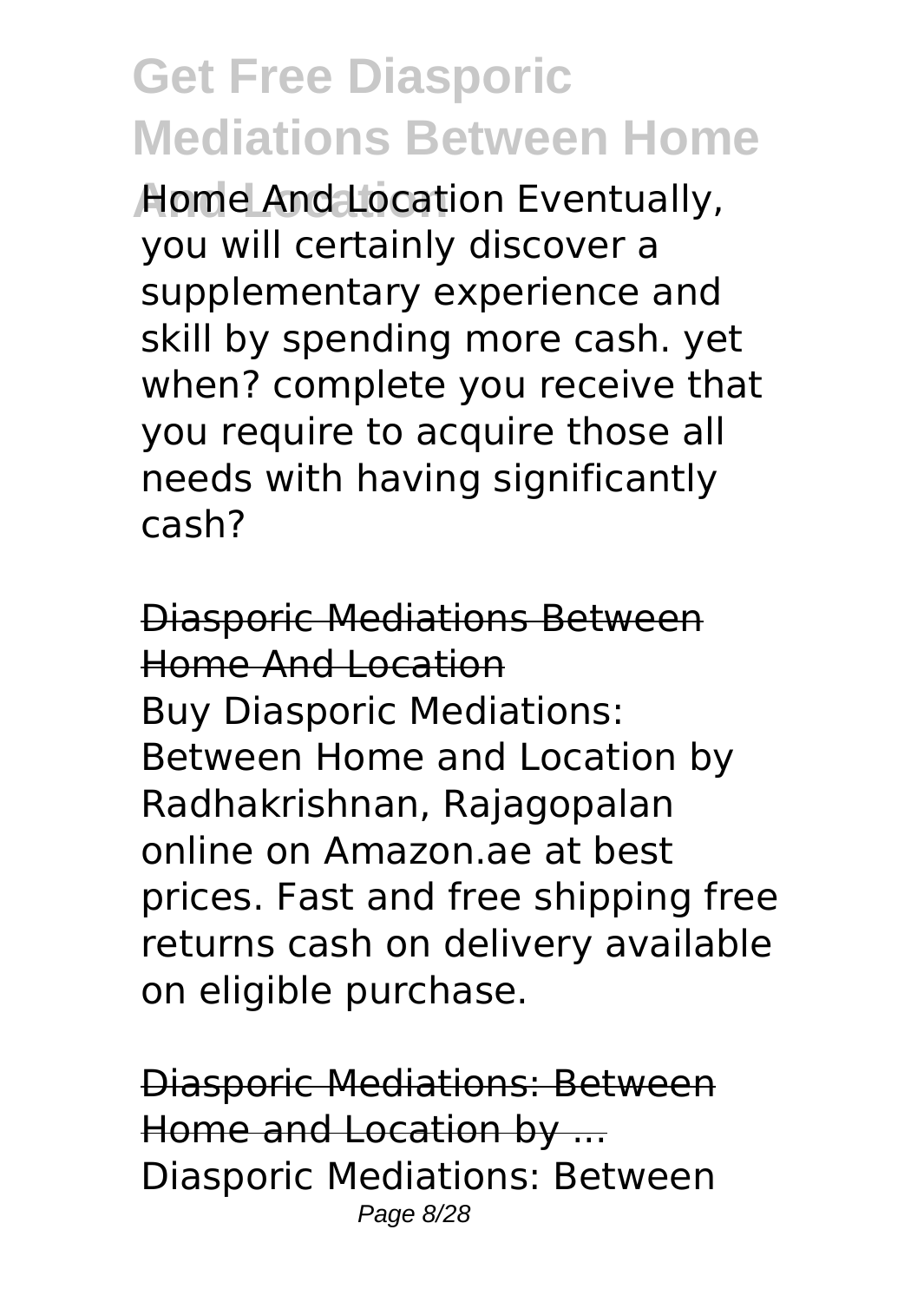**And Location** Home and Location: Radhakrishnan, Rajagopalan: Amazon.com.au: Books

Diasporic Mediations: Between Home and Location ... Diasporic Mediations: Between Home and Location [Radhakrishnan, Rajagopalan] on Amazon.com. \*FREE\* shipping on qualifying offers. Diasporic Mediations: Between Home and Location

Diasporic Mediations: Between Home and Location ... Diasporic Mediations Between Home And Location surrounding identity, serving as a map of the postcolonial condition, or, in the author's words, of how to be "both past- and future-oriented Page 9/28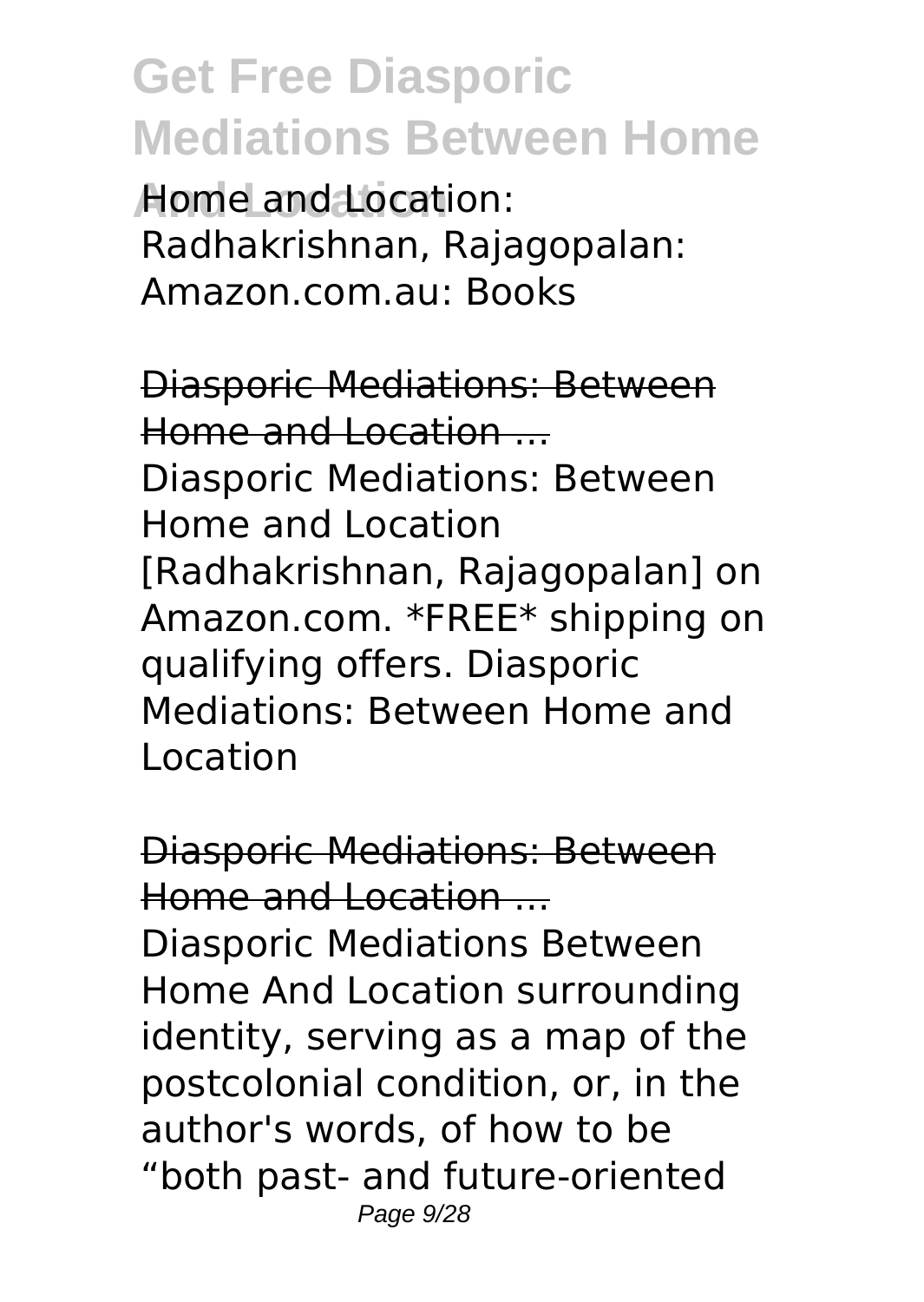**And Location** within the history of the present." Diasporic Mediations: Between Home and Location Diasporic Mediations. Book Description: In the heated, often rancorous debates that

Diasporic Mediations Between Home And Location Merely said, the diasporic mediations between home and location is universally compatible following any devices to read. World Public Library: Technically, the World Public Library is NOT free. But for \$8.95 annually, you can gain access to hundreds of thousands of books in over one hundred different languages. They

Diasporic Mediations Between Page 10/28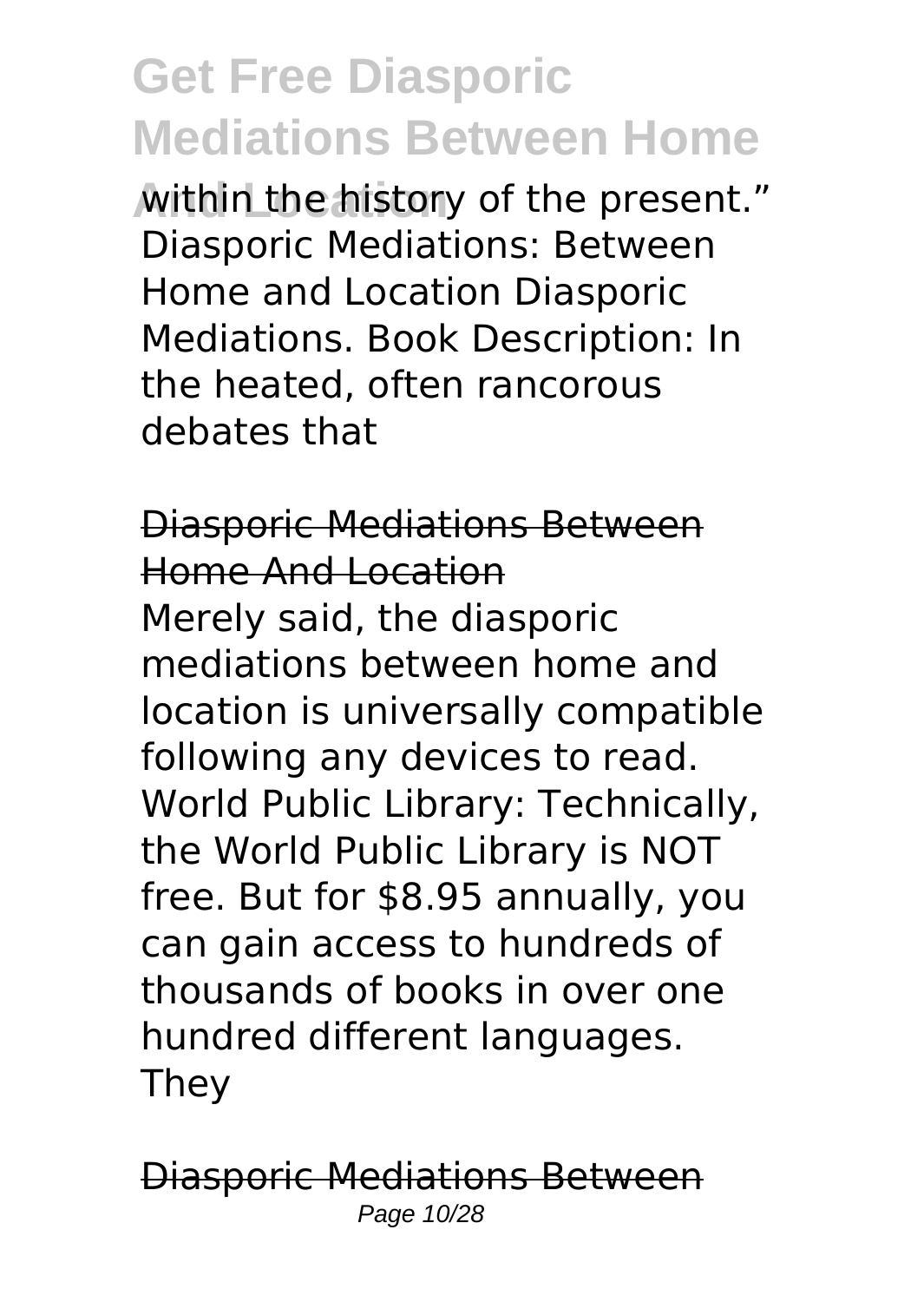**And Location** Home And Location Get this from a library! Diasporic Mediations : Between Home and Location.. [R Radhakrishnan] -- In the heated, often rancorous debates that are the "culture wars," identity politics has been at the center of both popular and academic discussion. In this series of meditations on the relationship ...

Diasporic Mediations : Between Home and Location. (eBook ... Diasporic Mediations is Radhakrishnan's attempt to find a still (not static) moment in the worldly traffic of cultural displacement. Riding high on the juggernaut of 'theory', communicating through the postal system, does not always drive Page 11/28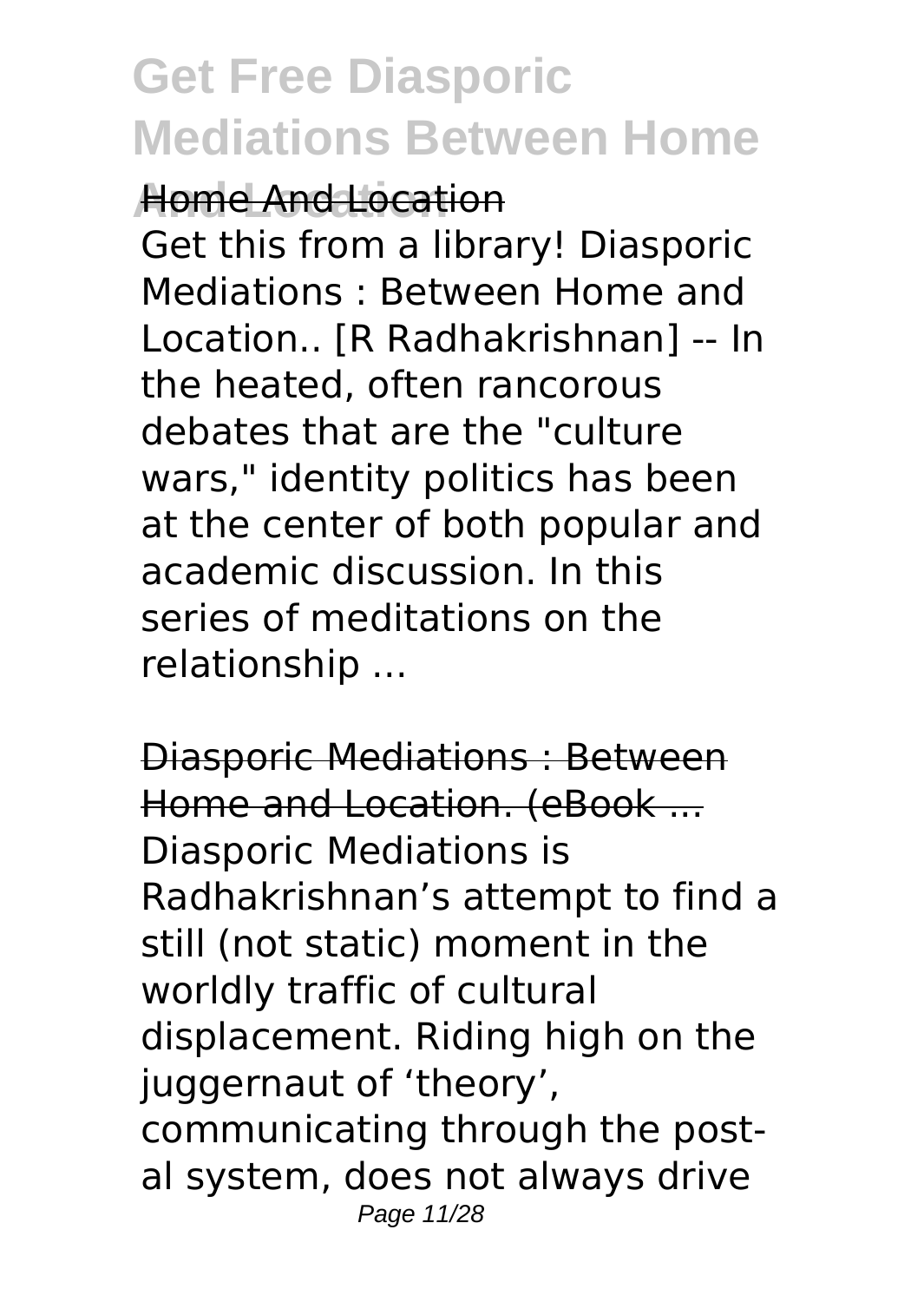**And Location** the political point home. But where is 'home' in the multivalent locations of cultural diaspora?

Diasporic Mediations — University of Minnesota Press Amazon.in - Buy Diasporic Mediations: Between Home and Location book online at best prices in India on Amazon.in. Read Diasporic Mediations: Between Home and Location book reviews & author details and more at Amazon.in. Free delivery on qualified orders.

Buy Diasporic Mediations: Between Home and Location Book

...

Diasporic mediations : between home and location. [R Radhakrishnan] Home. WorldCat Page 12/28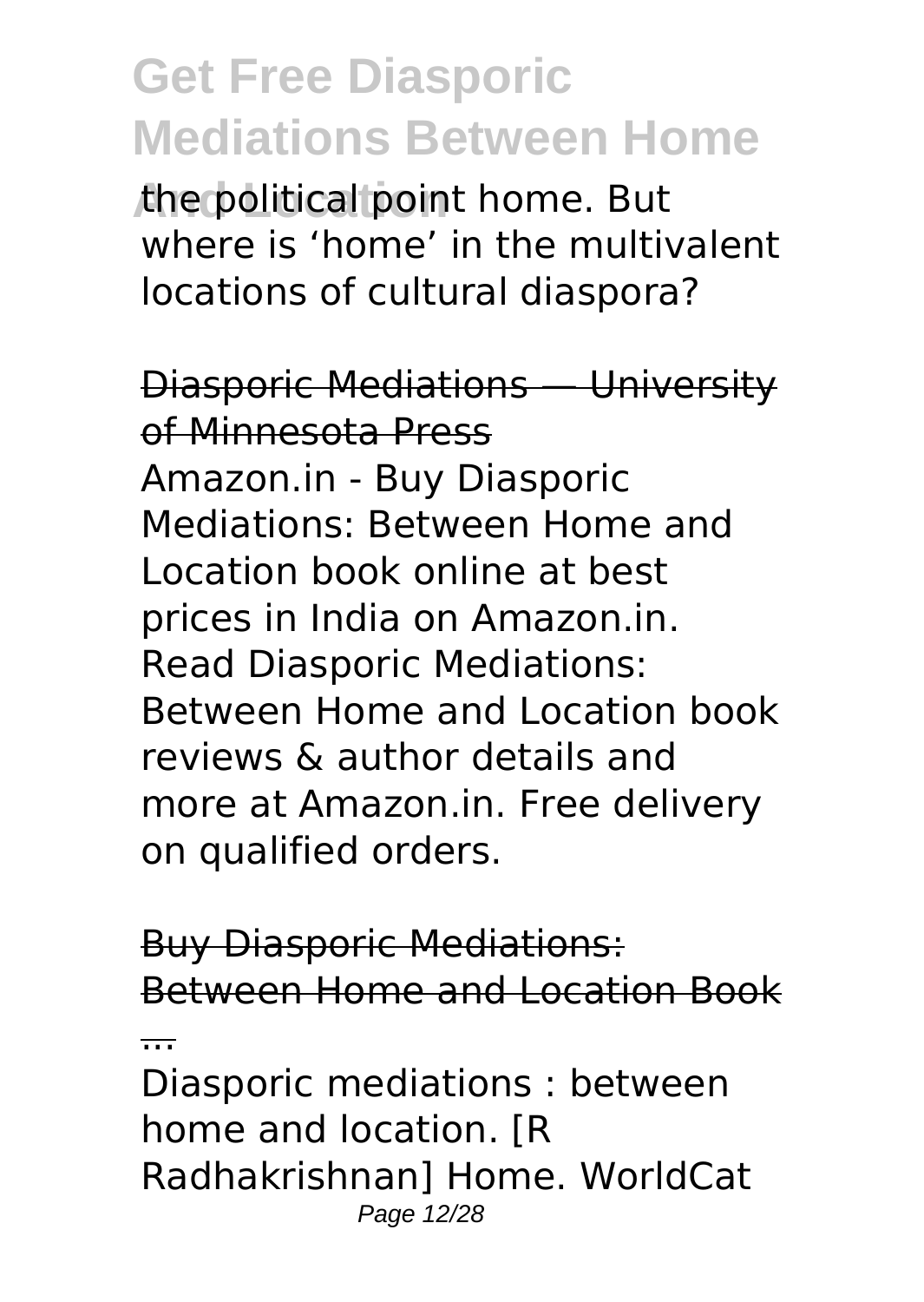**Home About WorldCat Help.** Search. Search for Library Items Search for Lists Search for Contacts Search for a Library. Create lists, bibliographies and reviews: or Search WorldCat. Find items in libraries near you ...

This major intervention into debates about the postcolonial and theglobal proposes that theory should embody unevenness as symptomeven as it envisions strategies to get beyond unevenness.Radhakrishnan's thought-provoking engagement with theorists andwriters from Page 13/28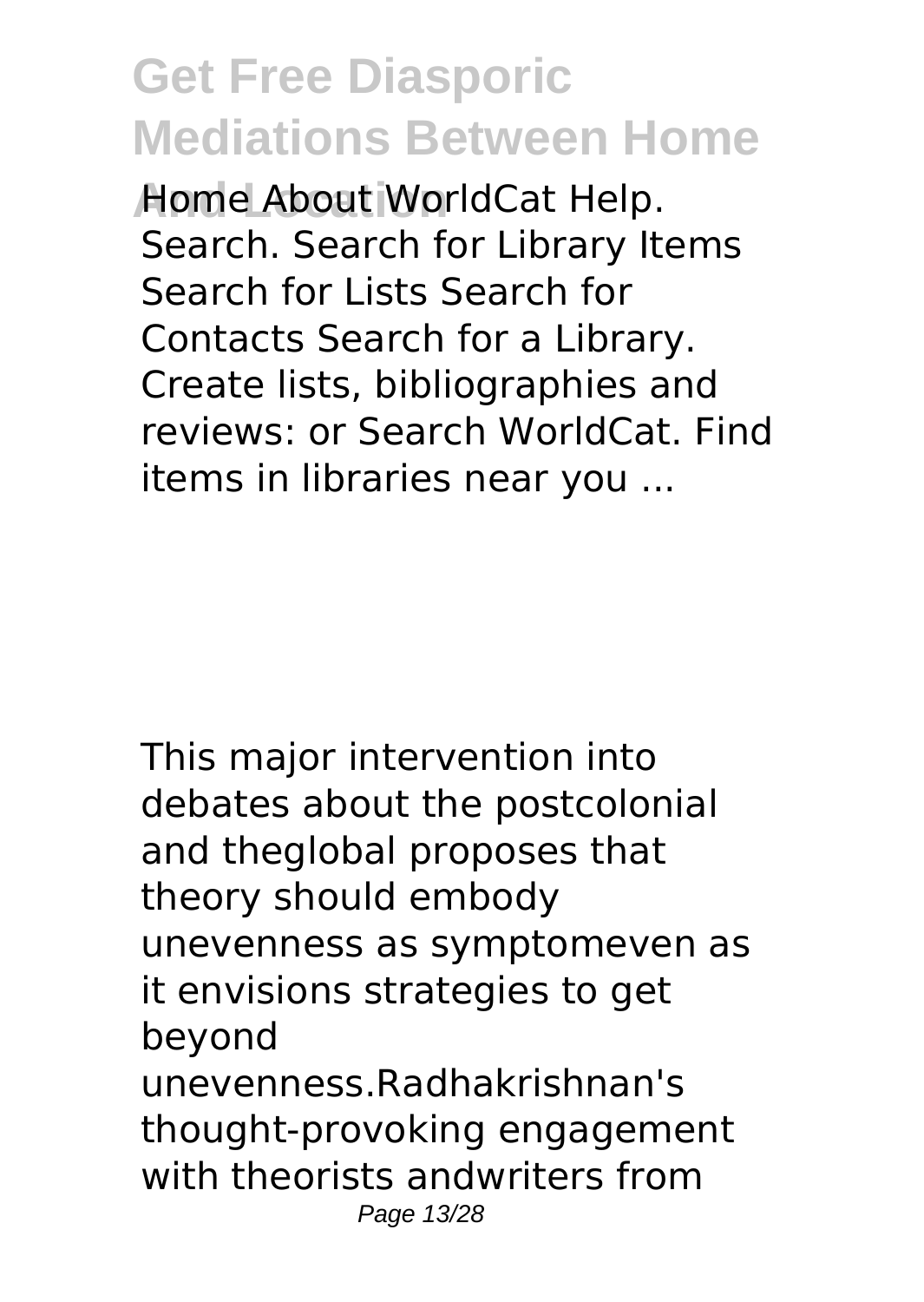**Around the world will fascinate** readers across a widerange of disciplines. A major intervention into debates about the postcolonial andthe global. Proposes that theory bear the burden of unevenness even as itseeks a way out of it - neither captive to the world as it is, nornaively credulous of visions of the world as it should be, theoryargues for an ethics of persuasion that is firmly rooted inpolitical resistance. Engages with a wide range of theorists and writers from aroundthe world. Ranges over fields as diverse as critical theory,postmodernism, poststructuralism, postcolonialism, minoritystudies,

cultural studies and anthropology.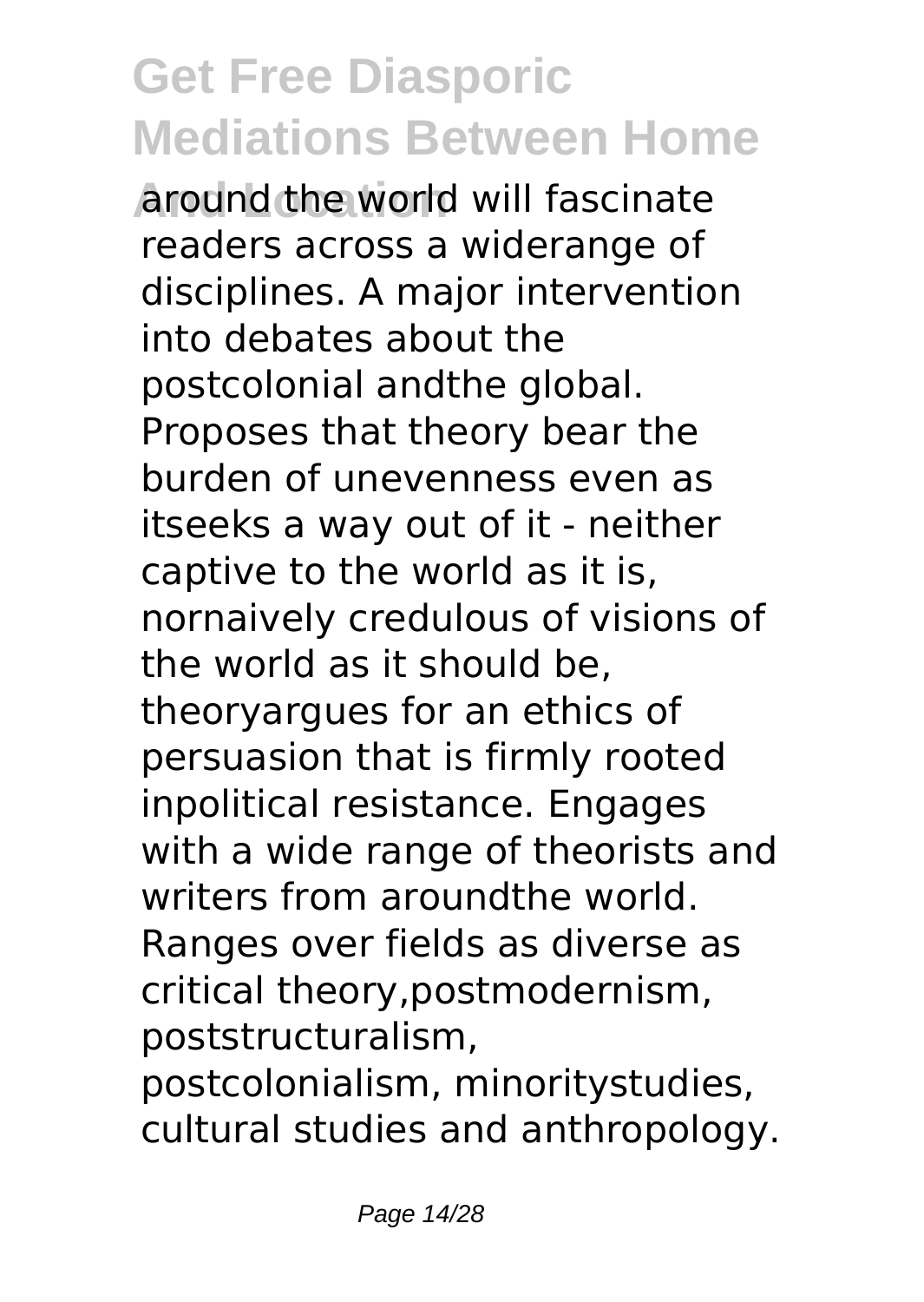**And Human, and the Human, and the** World Between is a philosophical investigation of the human subject and its simultaneous implication in multiple and often contradictory ways of knowing. The eminent postcolonial theorist R. Radhakrishnan argues that human subjectivity is always constituted "between": between subjective and objective, temporality and historicity, being and knowing, the ethical and the political, nature and culture, the one and the many, identity and difference, experience and system. In this major study, he suggests that a reconstituted phenomenology has a crucial role to play in mediating between generic modes of knowledge production and an experiential Page 15/28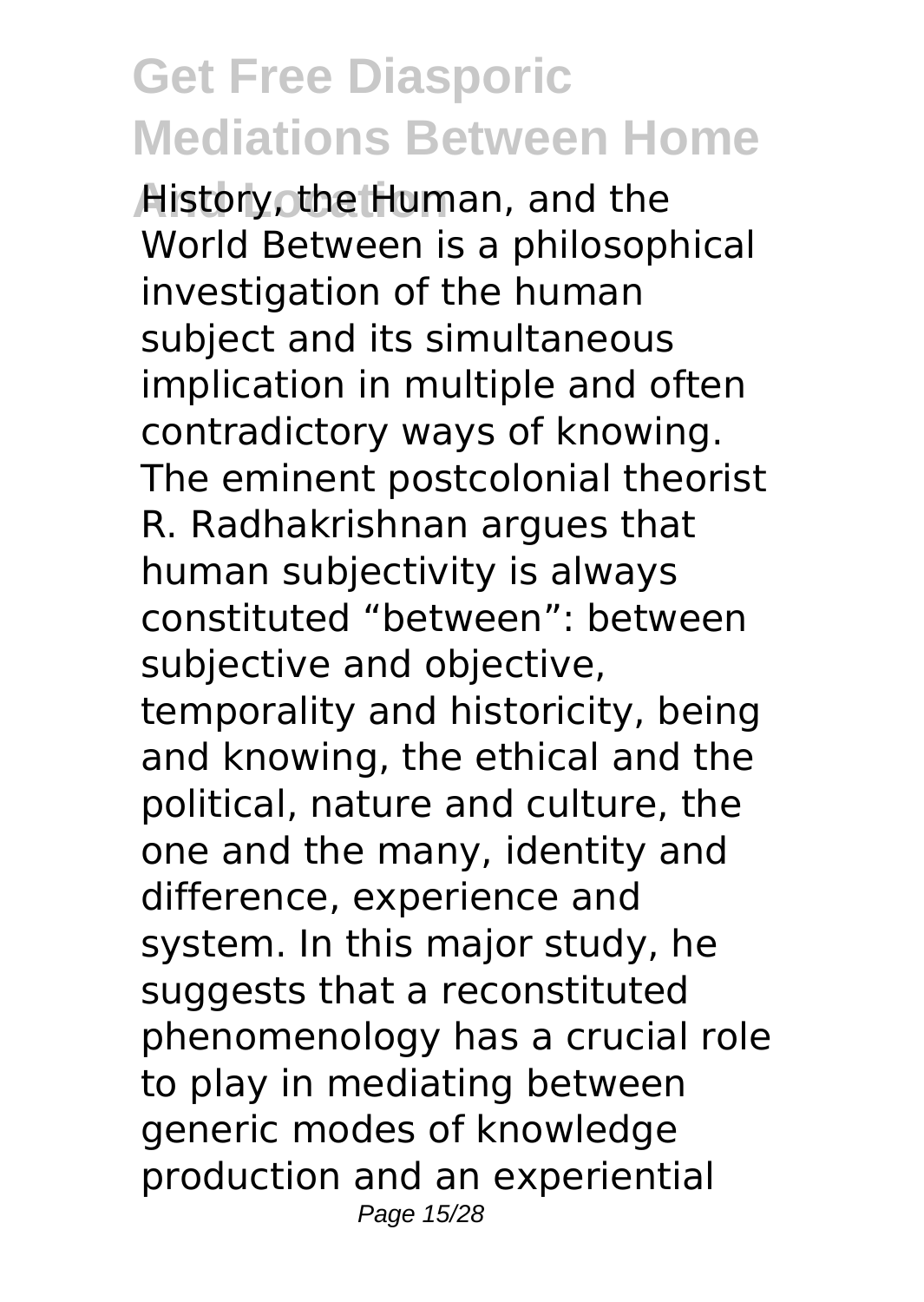*return to life. Keenly appreciative* of poststructuralist critiques of phenomenology, Radhakrishnan argues that there is still something profoundly vulnerable at stake in the practice of phenomenology. Radhakrishnan develops his rationale of the

"between" through three linked essays where he locates the terms "world," "history," "human," and "subject" between phenomenology and poststructuralism, and in the process sets forth a nuanced reading of the politics of a gendered postcolonial humanism. Critically juxtaposing the works of thinkers such as Friedrich Nietzsche, Adrienne Rich, Frantz Fanon, Edward Said, Michel Foucault, Maurice Merleau-Ponty, Page 16/28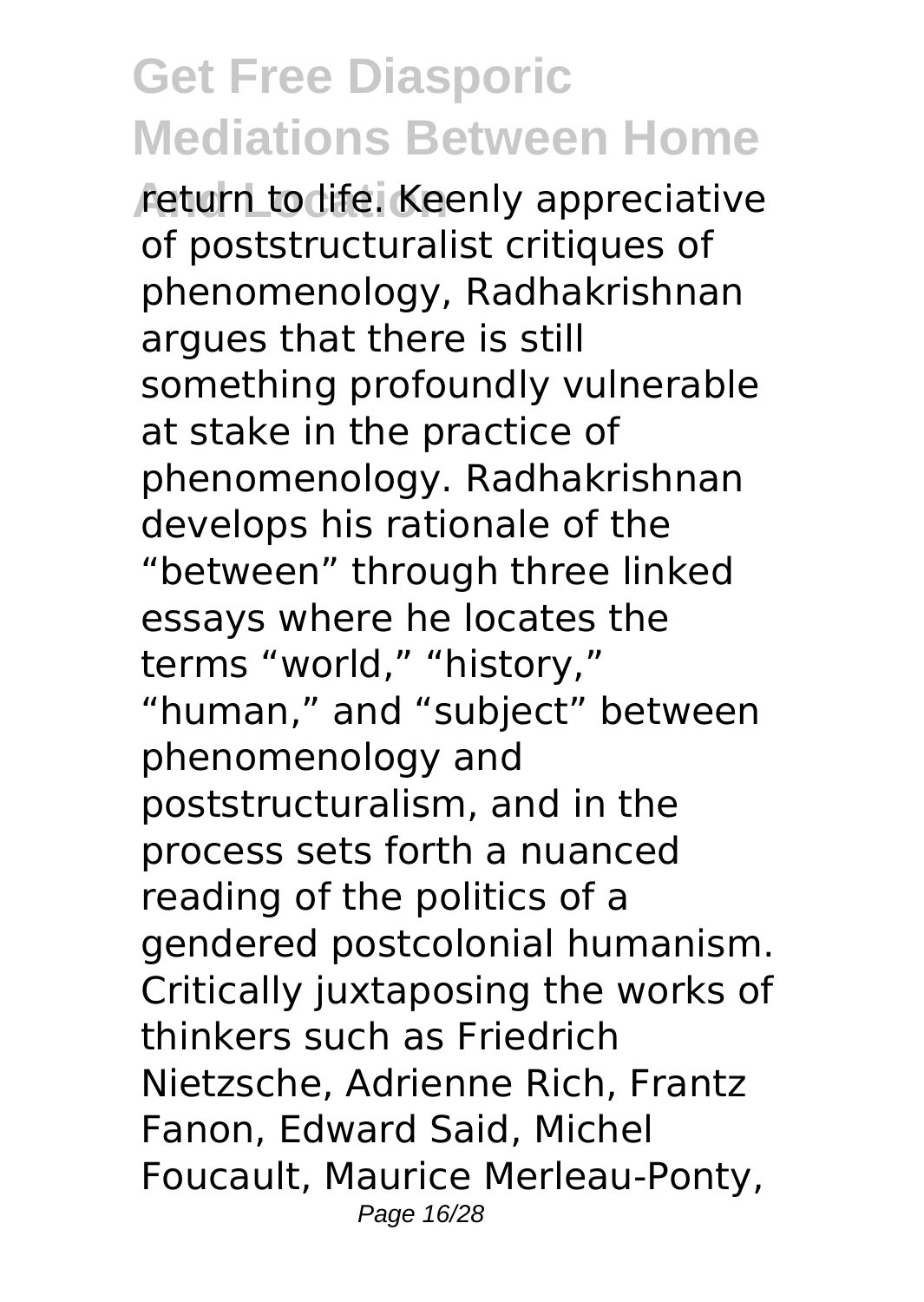**And Location** Martin Heidegger, David Harvey, and Ranajit Guha, Radhakrishnan examines the relationship between systems of thought and their worldly situations. History, the Human, and the World Between is a powerful argument for a theoretical perspective that combines the existential urgency of phenomenology with the discursive rigor of poststructuralist practices.

Arab Voices in Diaspora offers a wide-ranging overview and an insightful study of the field of anglophone Arab literature produced across the world. The first of its kind, it chronicles the development of this literature from its inception at the turn of the past century until the post Page 17/28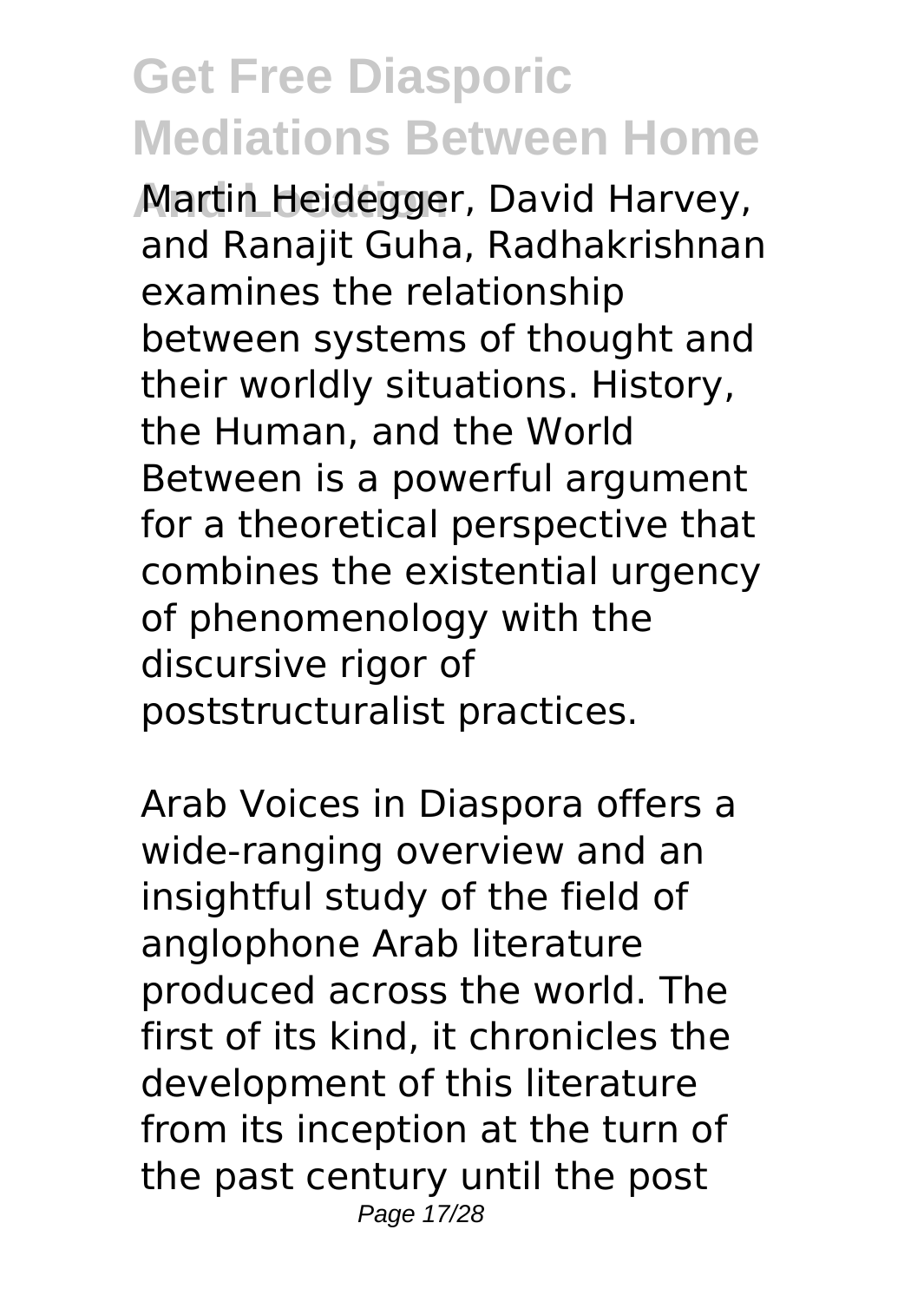**And Location** 9/11 era. The book sheds light not only on the historical but also on the cultural and aesthetic value of this literary production, which has so far received little scholarly attention. It also seeks to place anglophone Arab literary works within the larger nomenclature of postcolonial, emerging, and ethnic literature, as it finds that the authors are haunted by the same 'hybrid', 'exilic', and 'diasporic' questions that have dogged their fellow postcolonialists. Issues of belonging, loyalty, and affinity are recognized and dealt with in the various essays, as are the various concerns involved in cultural and relational identification. The contributors to this volume come from different national Page 18/28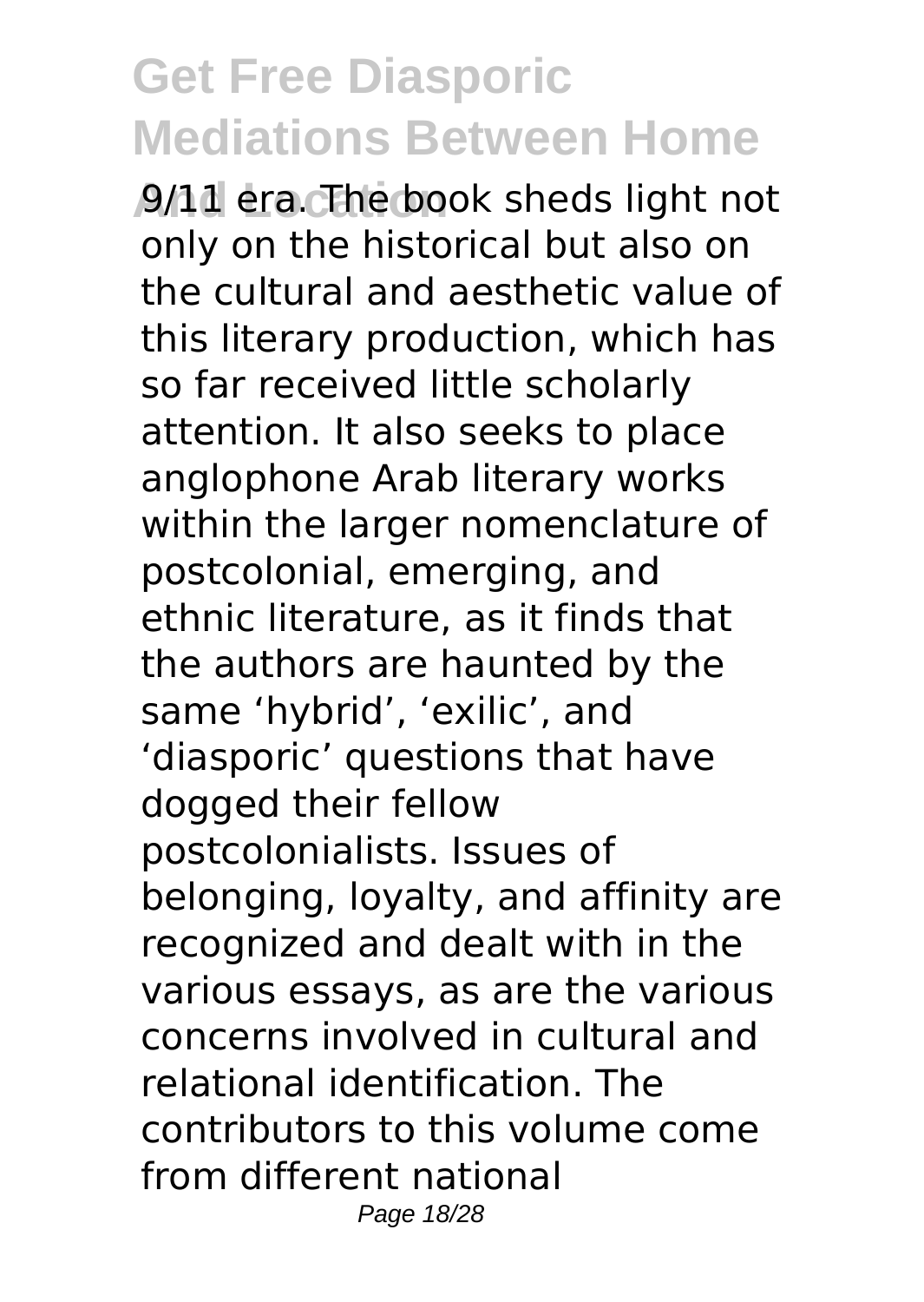**backgrounds and share in** examining the nuances of this emerging literature. Authors discussed include Elmaz Abinader, Diana Abu-Jaber, Leila Aboulela, Leila Ahmed, Rabih Alameddine, Edward Atiyah, Shaw Dallal, Ibrahim Fawal, Fadia Faqir, Khalil Gibran, Suheir Hammad, Loubna Haikal, Nada Awar Jarrar, Jad El Hage, Lawrence Joseph, Mohja Kahf, Jamal Mahjoub, Hisham Matar, Dunya Mikhail, Samia Serageldine, Naomi Shihab Nye, Ameen Rihani, Mona Simpson, Ahdaf Soueif, and Cecile Yazbak. Contributors: Victoria M. Abboud, Diya M. Abdo, Samaa Abdurraqib, Marta Cariello, Carol Fadda–Conrey, Cristina Garrigós, Lamia Hammad, Yasmeen Hanoosh, Waïl S. Hassan, Richard Page 19/28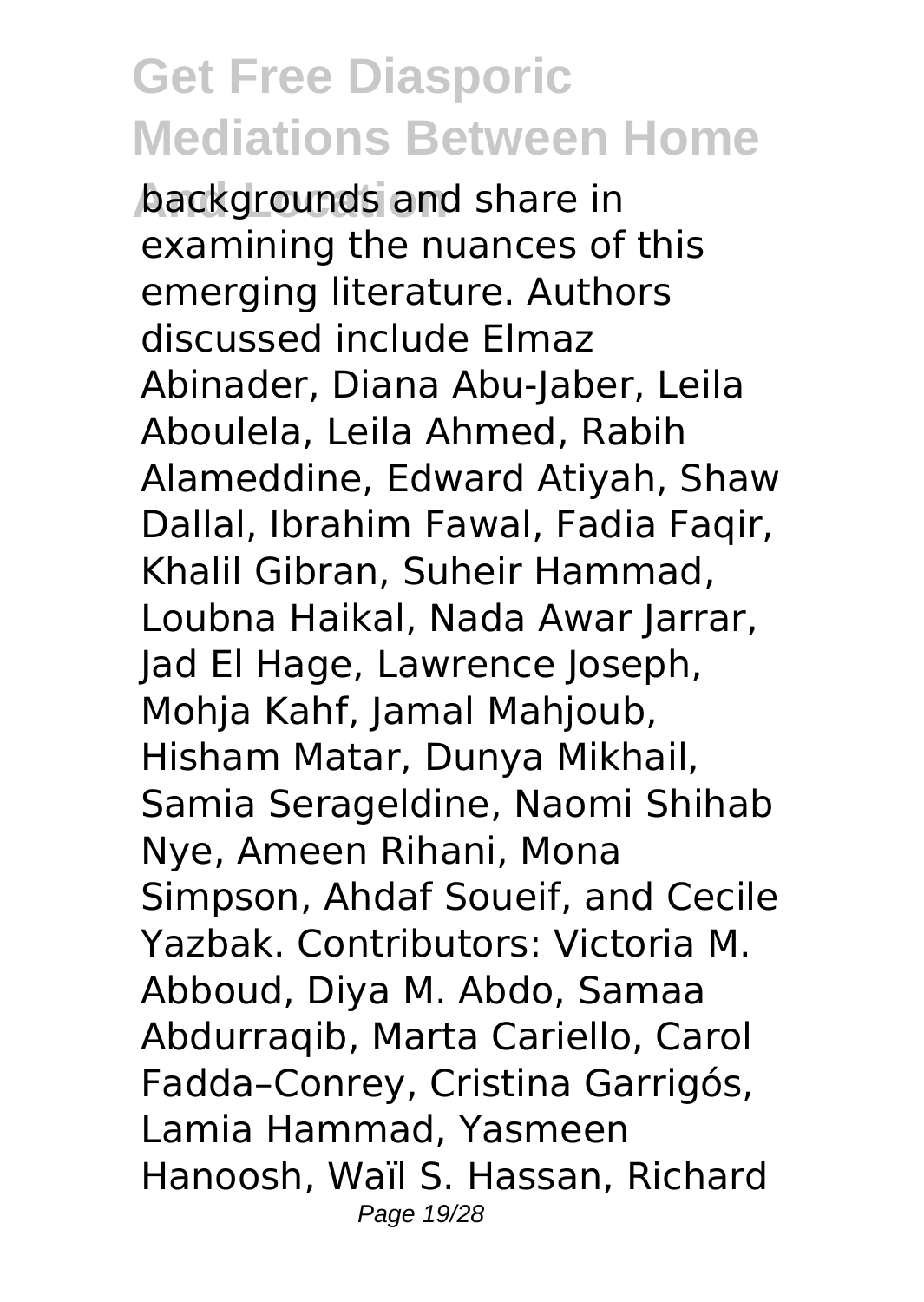**And Location** E. Hishmeh, Syrine Hout, Layla Al Maleh, Brinda J. Mehta, Dawn Mirapuri, Geoffrey P. Nash, Boulus Sarru, Fadia Fayez Suyoufie

Contains analyses of literary texts written by, among others, Chinua Achebe , Samuel Beckett, James Joyce, Michael Ondaatje, George Orwell, Salman Rushdie and Edward Said.

'Post-Multicultural Writers as Neo-Cosmopolitan Mediators' argues the need to move beyond the monolingual paradigm within Anglophone literary studies. Using Lyotard's concept of post as the future anterior (back to the future), this book sets up a concept of post-multiculturalism salvaging the elements within Page 20/28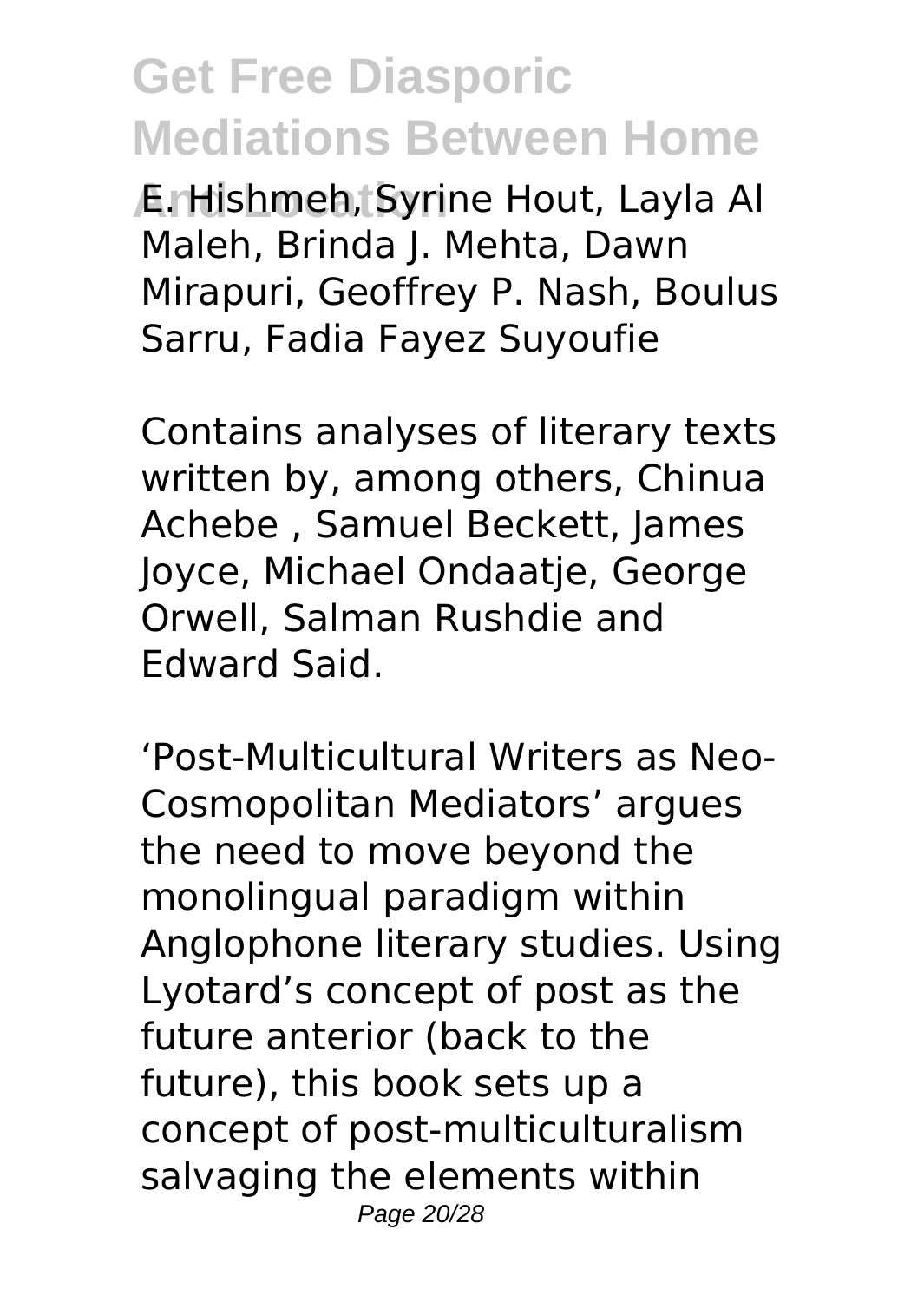**And Location** multiculturalism that have been forgotten in its contemporary denigration. Gunew attaches this discussion to debates in neocosmopolitanism over the last decade, creating a framework for re-evaluating post-multicultural and Indigenous writers in settler colonies such as Canada and Australia. She links these writers with transnational writers across diasporas from Eastern Europe, South-East Asia, China and India to construct a new framework for literary and cultural studies.

The figure of the disaporic or migrant writer has recently come to be seen as the 'Everyman' of the late modern period, a symbol of the global and the local, a cultural traveller who can Page 21/28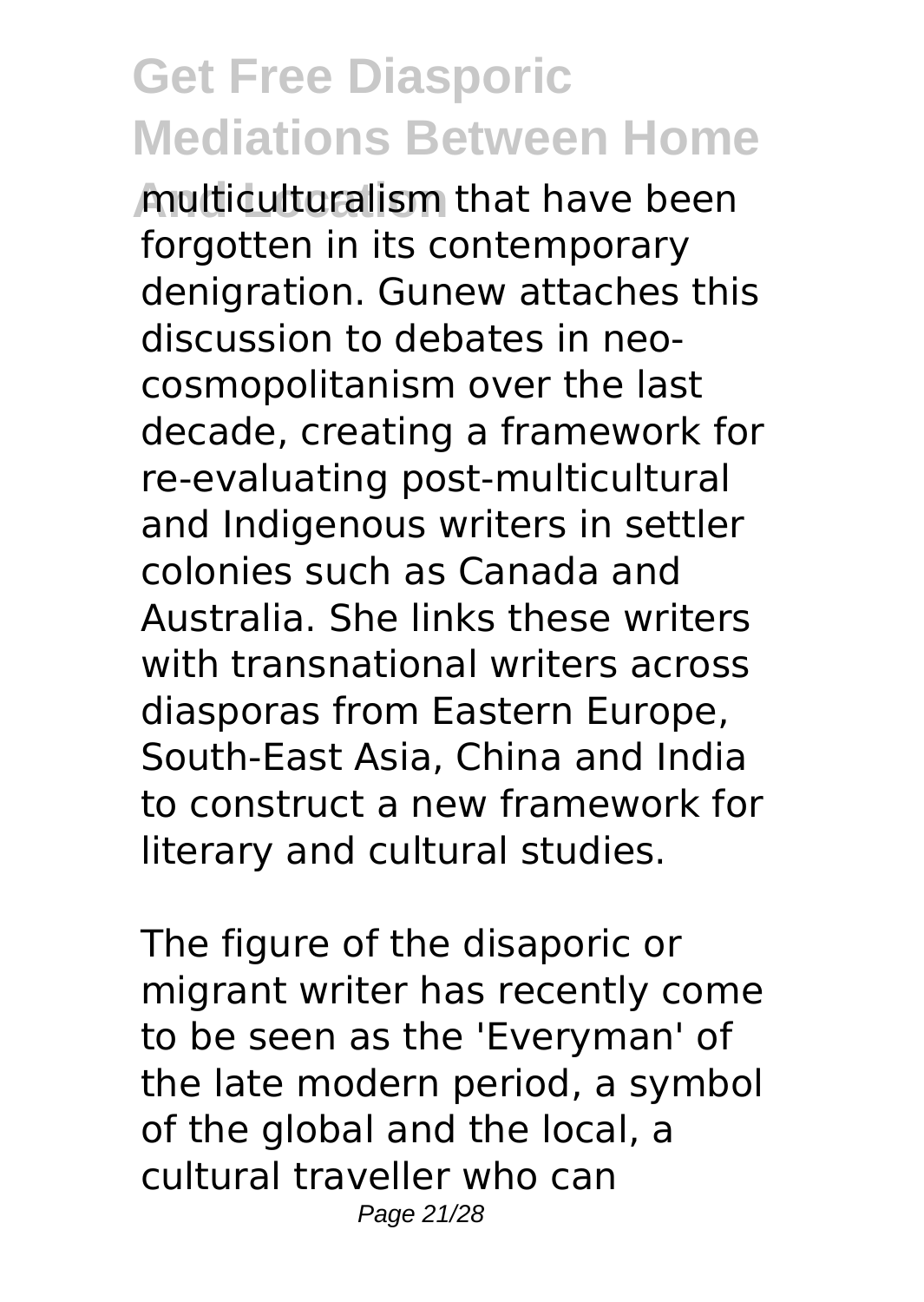**And Location** traverse the national, political and ethnic boundaries of the new millennium. Home Truths: Fictions of the South Asian Diaspora in Britain seeks not only to place the individual works of now world famous writers such as VS Naipaul, Salman Rushdie, Sam Selvon or Hanif Kureishi within a diverse tradition of im/migrant writing that has evolved in Britain since the Second World War, but also locates their work, as well as many lesser known writers such as Attia Hosain, GV Desani, Aubrey Menen, Ravinder Randhawa and Romesh Gunesekera within a historical, cultural and aesthetic framework which has its roots prior to postwar migrations and derives from long established indigenous Page 22/28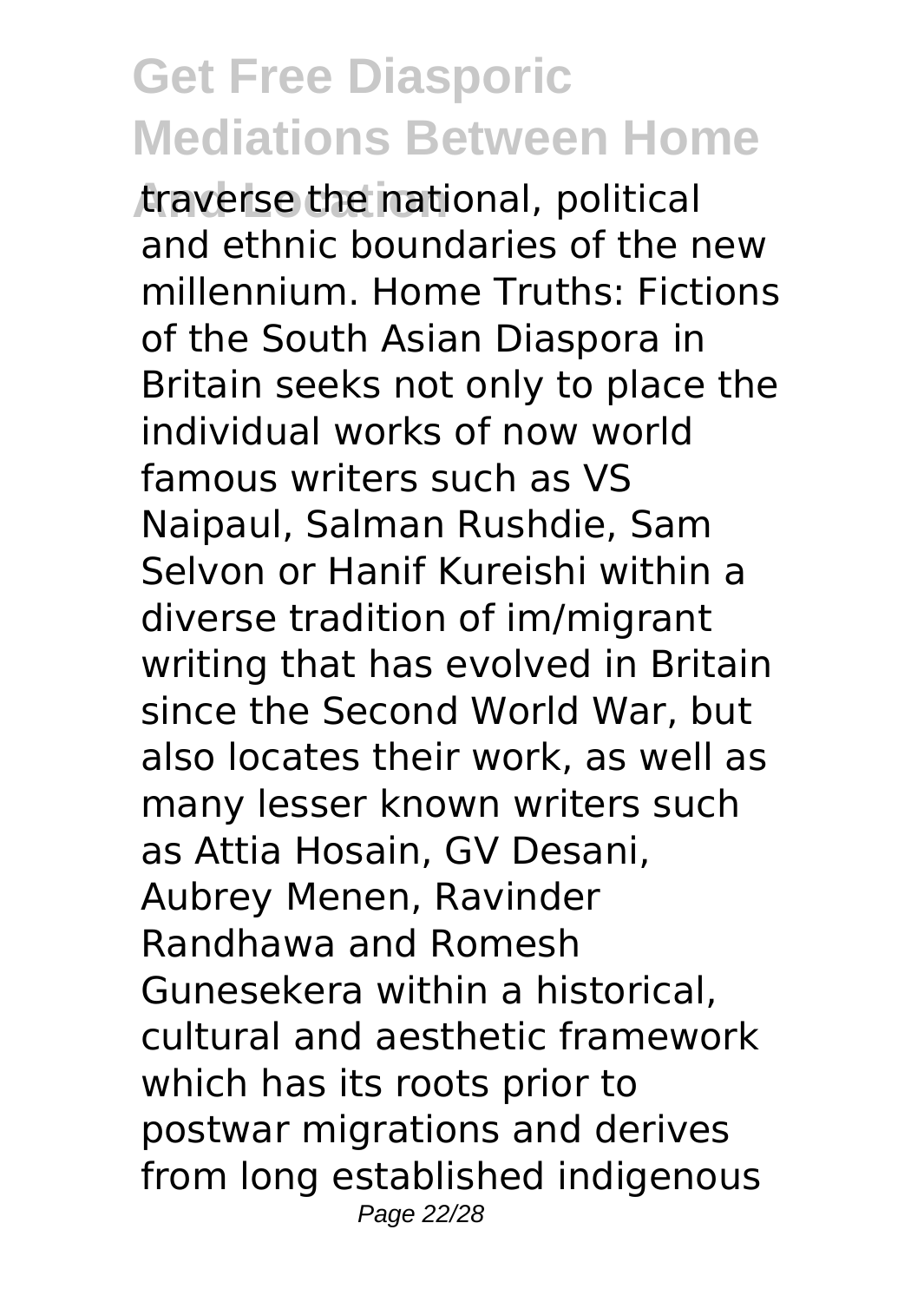**And Location** traditions as well as colonial and post-colonial visions of 'home' and 'abroad'. Close critical readings combine with a historical and theoretical overview in this first book to chart the crucial role played by writers of South Asian origin in the belated acceptance of a literary poetics of black and Asian writing in Britain today.

In Postcolonial Past & Present twelve outstanding scholars look to those spaces Epeli Hau'ofa has insisted are full not empty to analyse the ways artists and intellectuals in the postcolonial world make sense of turbulent local and global forces.

This book by eminent author Jasbir Jain explores the many Page 23/28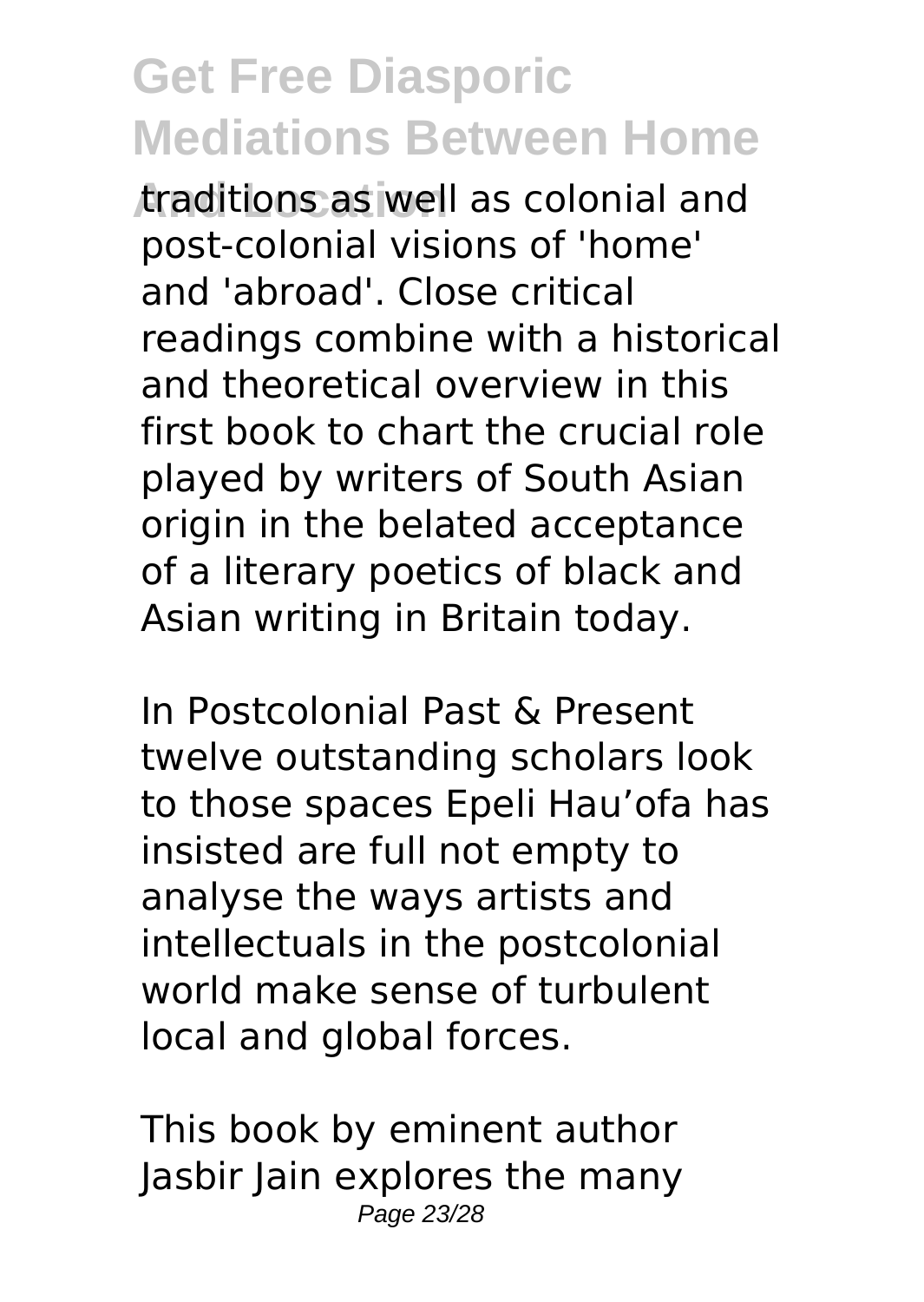**And Location** ways the diaspora remembers and reflects upon the lost homeland, and their relationship with their own ancestry, history of the homeland, culture and the current political conflicts. Amongst the questions this book asks is, 'how does the diaspora relate to their home, and what is the homeland's relationship to the diaspora as representatives of the contemporary homeland in another country?'. The last is an interesting point of discussion since the 'present' of the homeland and of the diaspora cannot be equated. The transformations that new locations have brought about as migrants have travelled through time and interacted with the politics of their settled Page 24/28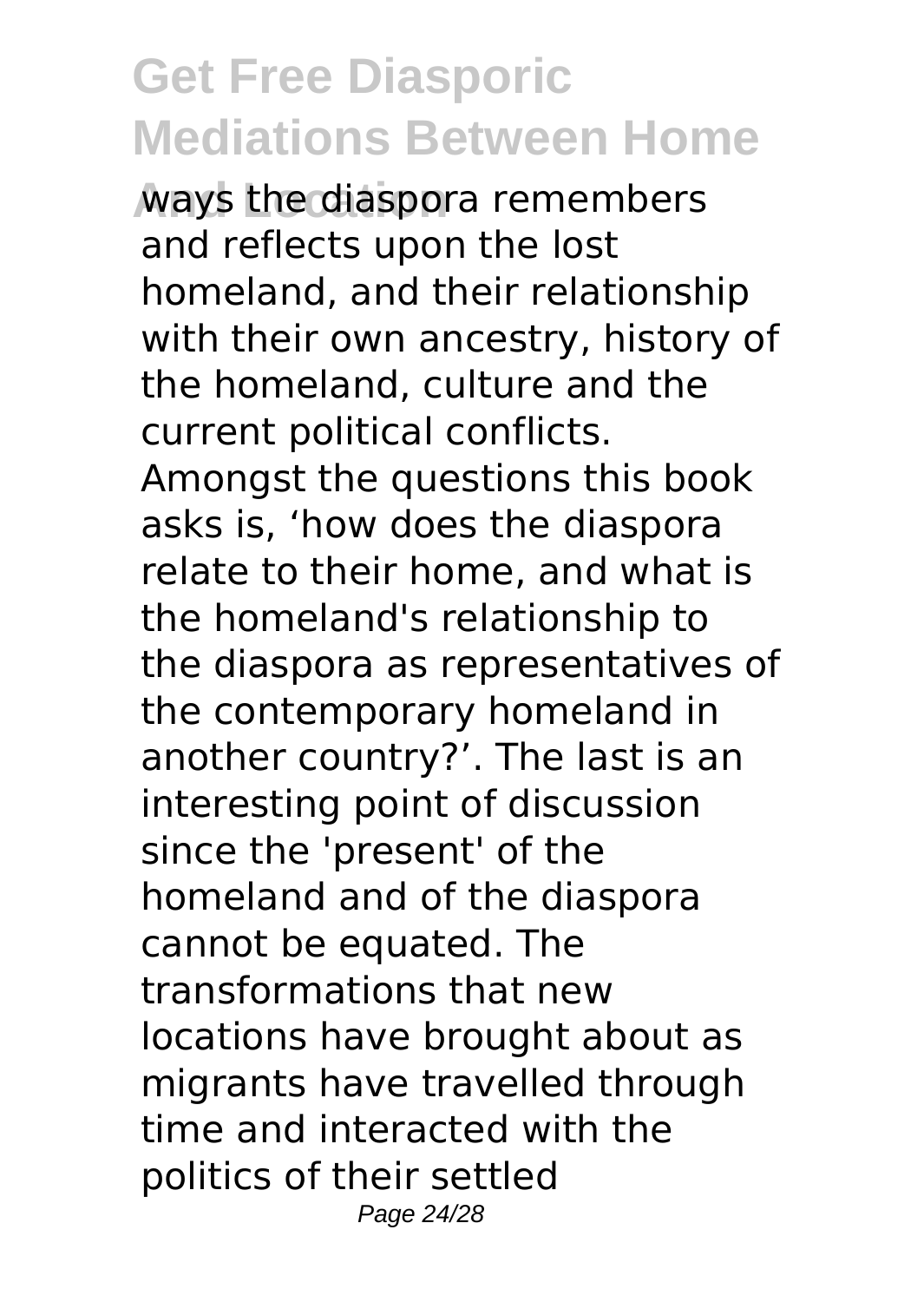**Jands---Africa, Fiji, the Caribbean** Islands, the UK, the US, Canada, as well as the countries created out of British India, such as Pakistan and Bangladesh---have altered their affiliations and perspectives. This book gathers multiple dispersions of emigrant writers and artistes from South Asia across time and space to the various homelands they relate to now. The word 'write' is used in its multiplicity to refer to creative expression, as an inscription, as connectivity, and remembrance. Writing is also a representation and carries its own baggage of poetics and aesthetics, categories which need to be problematised vis-à-vis the writer and his/her emotional location.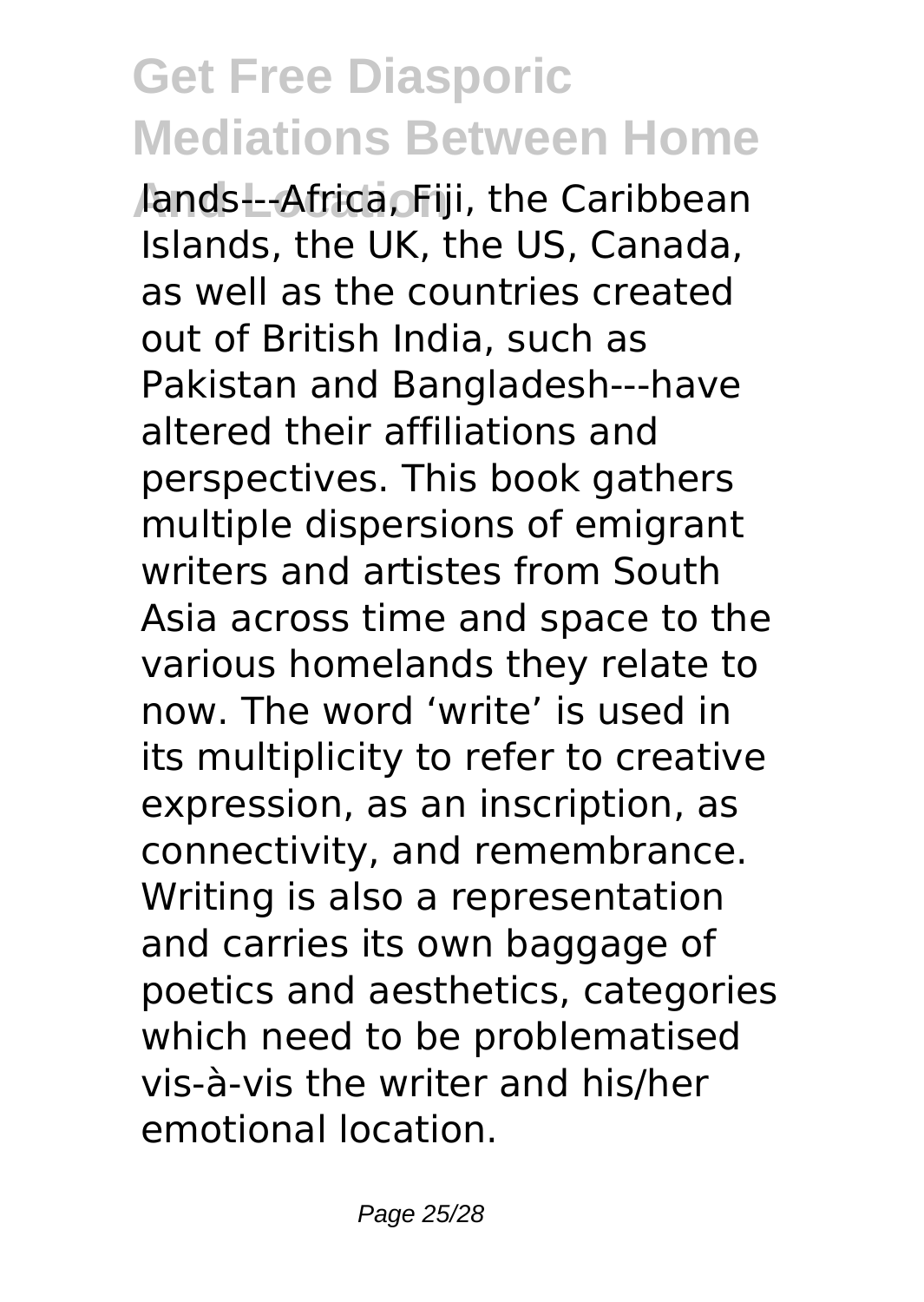**And Location** Memories establish a connection between a collective and individual past, between origins, heritage, and history. Those who have left their places of birth to make homes elsewhere are familiar with the question, "Where do you come from?" and respond in innumerable well-rehearsed ways. Diasporas construct racialized, sexualized, gendered, and oppositional subjectivities and shape the cosmopolitan intellectual commitment of scholars. The diasporic individual often has a double consciousness, a privileged knowledge and perspective that is consonant with postmodernity and globalization. The essays in this volume reflect on the movements of people and cultures in the Page 26/28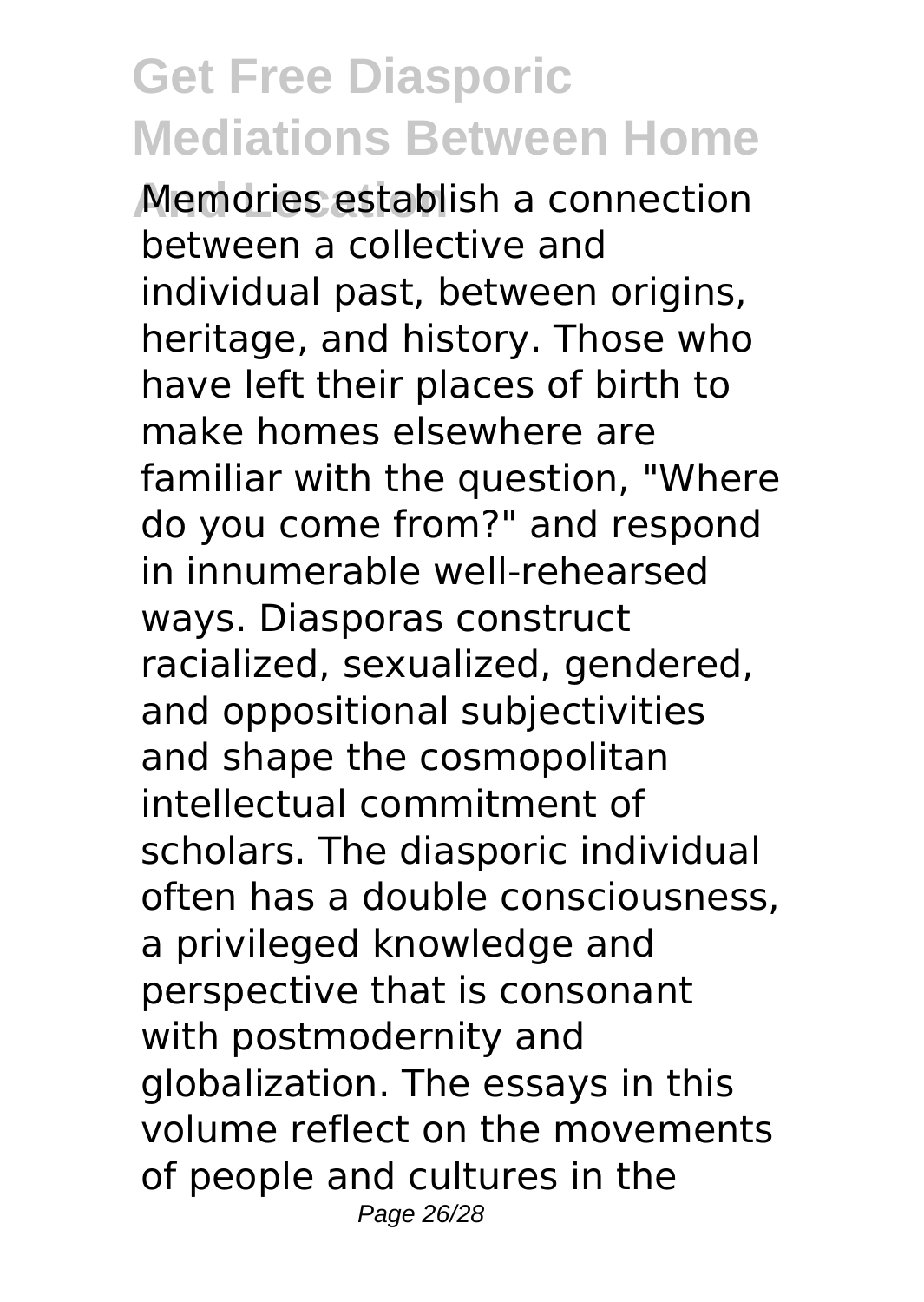**present day, when physical,** social, and mental borders and boundaries are being challenged and sometimes successfully dismantled. The contributors from a variety of disciplinary perspectives - discuss the diasporic experiences of ethnic and racial groups living in Canada from their perspective, including the experiences of South Asians, Iranians, West Indians, Chinese, and Eritreans. Diaspora, Memory, and Identity is an exciting and innovative collection of essays that examines the nuanced development of theories of Diaspora, subjectivity, doubleconsciousness, gender and class experiences, and the nature of home.